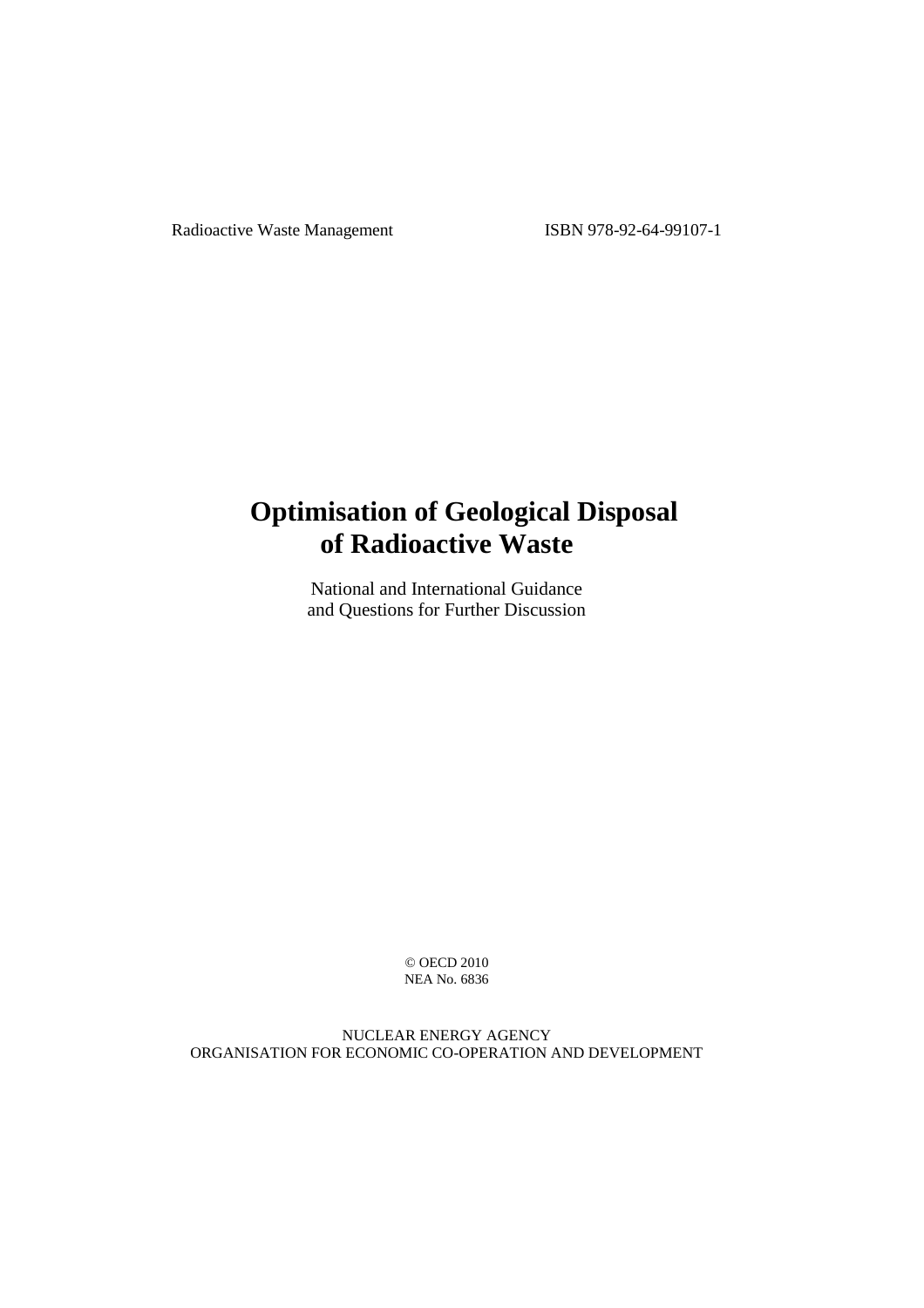#### **ORGANISATION FOR ECONOMIC CO-OPERATION AND DEVELOPMENT**

The OECD is a unique forum where the governments of 30 democracies work together to address the economic, social and environmental challenges of globalisation. The OECD is also at the forefront of efforts to understand and to help governments respond to new developments and concerns, such as corporate governance, the information economy and the challenges of an ageing population. The Organisation provides a setting where governments can compare policy experiences, seek answers to common problems, identify good practice and work to co-ordinate domestic and international policies.

The OECD member countries are: Australia, Austria, Belgium, Canada, the Czech Republic, Denmark, Finland, France, Germany, Greece, Hungary, Iceland, Ireland, Italy, Japan, Korea, Luxembourg, Mexico, the Netherlands, New Zealand, Norway, Poland, Portugal, the Slovak Republic, Spain, Sweden, Switzerland, Turkey, the United Kingdom and the United States. The Commission of the European Communities takes part in the work of the OECD.

OECD Publishing disseminates widely the results of the Organisation's statistics gathering and research on economic, social and environmental issues, as well as the conventions, guidelines and standards agreed by its members.

*This work is published on the responsibility of the Secretary-General of the OECD. The opinions expressed and*  arguments employed herein do not necessarily reflect the official views of the Organisation or of the governments *arguments* employed herein do not necessarily reflect the official views of the Organisation or of the gove *of its member countries.* 

#### **NUCLEAR ENERGY AGENCY**

The OECD Nuclear Energy Agency (NEA) was established on 1st February 1958 under the name of the OEEC European Nuclear Energy Agency. It received its present designation on 20th April 1972, when Japan became its first non-European full member. NEA membership today consists of 28 OECD member countries: Australia, Austria, Belgium, Canada, the Czech Republic, Denmark, Finland, France, Germany, Greece, Hungary, Iceland, Ireland, Italy, Japan, Luxembourg, Mexico, the Netherlands, Norway, Portugal, Republic of Korea, the Slovak Republic, Spain, Sweden, Switzerland, Turkey, the United Kingdom and the United States. The Commission of the European Communities also takes part in the work of the Agency.

The mission of the NEA is:

- to assist its member countries in maintaining and further developing, through international co-operation, the scientific, technological and legal bases required for a safe, environmentally friendly and economical use of nuclear energy for peaceful purposes, as well as
- to provide authoritative assessments and to forge common understandings on key issues, as input to government decisions on nuclear energy policy and to broader OECD policy analyses in areas such as energy and sustainable development.

Specific areas of competence of the NEA include safety and regulation of nuclear activities, radioactive waste management, radiological protection, nuclear science, economic and technical analyses of the nuclear fuel cycle, nuclear law and liability, and public information.

The NEA Data Bank provides nuclear data and computer program services for participating countries. In these and related tasks, the NEA works in close collaboration with the International Atomic Energy Agency in Vienna, with which it has a Co-operation Agreement, as well as with other international organisations in the nuclear field.

Also available in French under the title:

#### **Optimisation des stockages géologiques de déchets radioactifs**

Corrigenda to OECD publications may be found on line at: *www.oecd.org/publishing/corrigenda*. **© OECD 2010** 

You can copy, download or print OECD content for your own use, and you can include excerpts from OECD publications, databases and multimedia products in your own documents, presentations, blogs, websites and teaching materials,<br>provided that suitable acknowledgment of OECD as source and copyright owner is given. All requests for public commercial use and translation rights should be submitted to rights@oecd.org. Requests for permission to photocopy<br>portions of this material for public or commercial use shall be addressed directly to the Copyright Clearan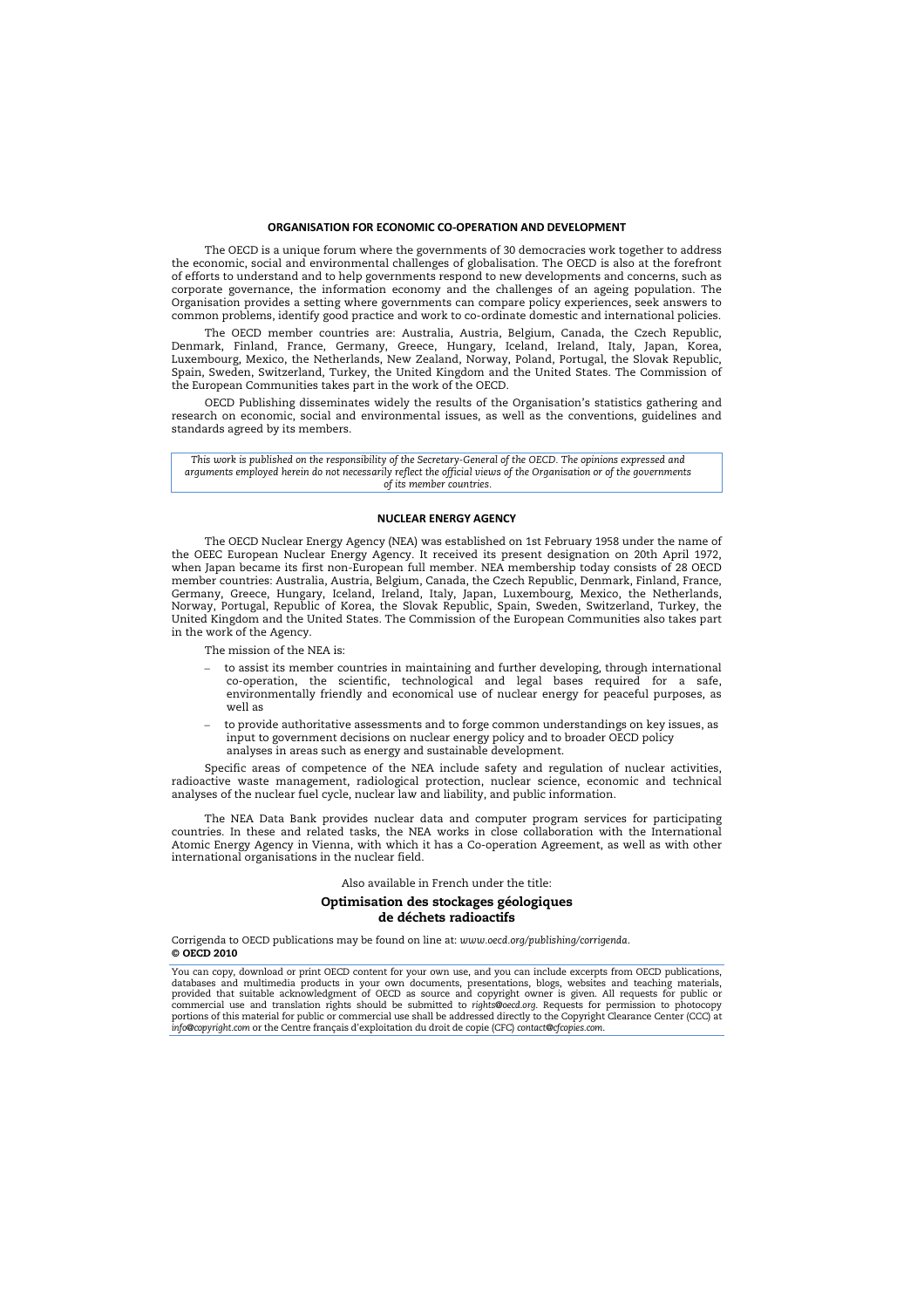## **FOREWORD**

The Regulators' Forum (RF) of the NEA Radioactive Waste Management Committee (RWMC) is a well-established forum of high-level regulators for radioactive waste management and decommissioning of nuclear facilities. The RF was established in 1998 and current representation brings together regulatory bodies from 17 OECD countries. The forum provides its members with an opportunity for open discussion and learning about national experience and good practice in regulation with a view to refinement of the regulatory systems in this field. Effective interaction is promoted among regulators, implementers, R&D specialists, policy makers and social scientists at workshops and within the context of other RWMC activities.

Since its inception, the RF has been examining the nature of the regulatory system and how the regulatory function is fulfilled as regards radioactive waste management. The RF has particular interest in safety criteria, in the regulatory aspects of waste retrievability, optimisation and long-term monitoring of geological repositories as well as emerging regulatory practices in the field of decommissioning. In the area of regulation and society, the RF recognises the importance of keeping abreast of the ethical issues associated with regulators' responsibilities to current and future generations as well as societal expectations regarding their role.

As national geological disposal programmes progress towards implementation, the concept of "optimisation" and related requirements are receiving increased attention. Exchanges within NEA expert groups have shown that both regulators and implementers would benefit from a review of the relevant concepts and available guidance and experience. This report summarises and reviews the concepts relevant to the "optimisation" of geological disposal systems as they are outlined in national and international guidance. It also presents a set of observations and key questions. Overall, the report shows that, when addressing "optimisation", there is ample scope for clarifying concepts, facts and possibilities and for ensuring that regulatory guidance is sufficiently precise and implementable.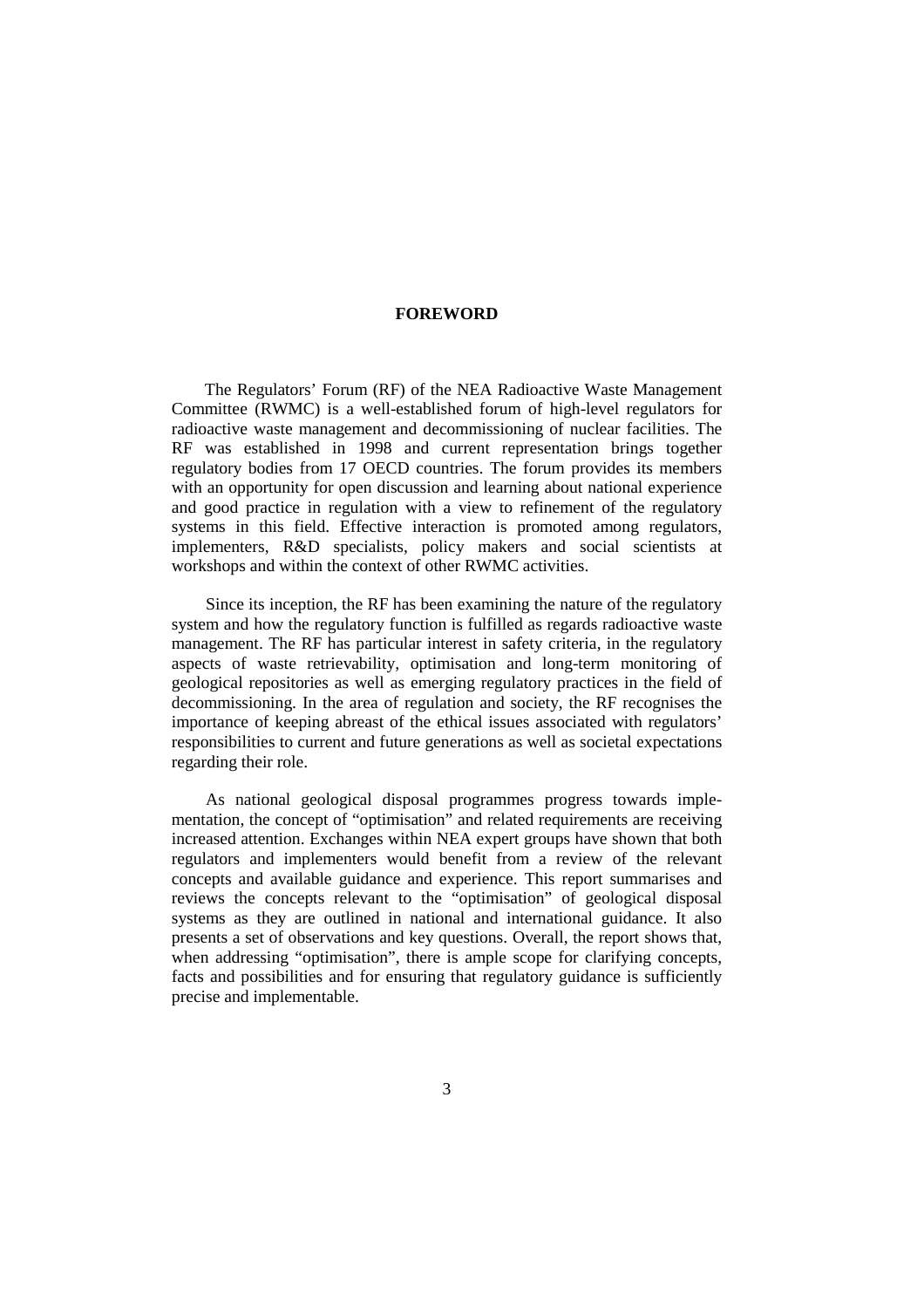The intention is that this report should serve as a basis for exchange within and beyond NEA committees and expert groups. An earlier draft was used in discussions at the Tokyo Workshop of the NEA RWMC-RF on 20-22 January 2009. In the longer term, it is anticipated that the report will help build shared understanding on how optimisation concepts or related requirements may be interpreted, and how these requirements may be formulated in a manner such that regulation is transparent, proportionate and deliverable.

### *Acknowledgements*

This report is the result of a study requested by the RWMC-RF and conducted by Claudio Pescatore and Philippe Raimbault. It benefitted from the review of the RWMC-RF, which also approved its publication.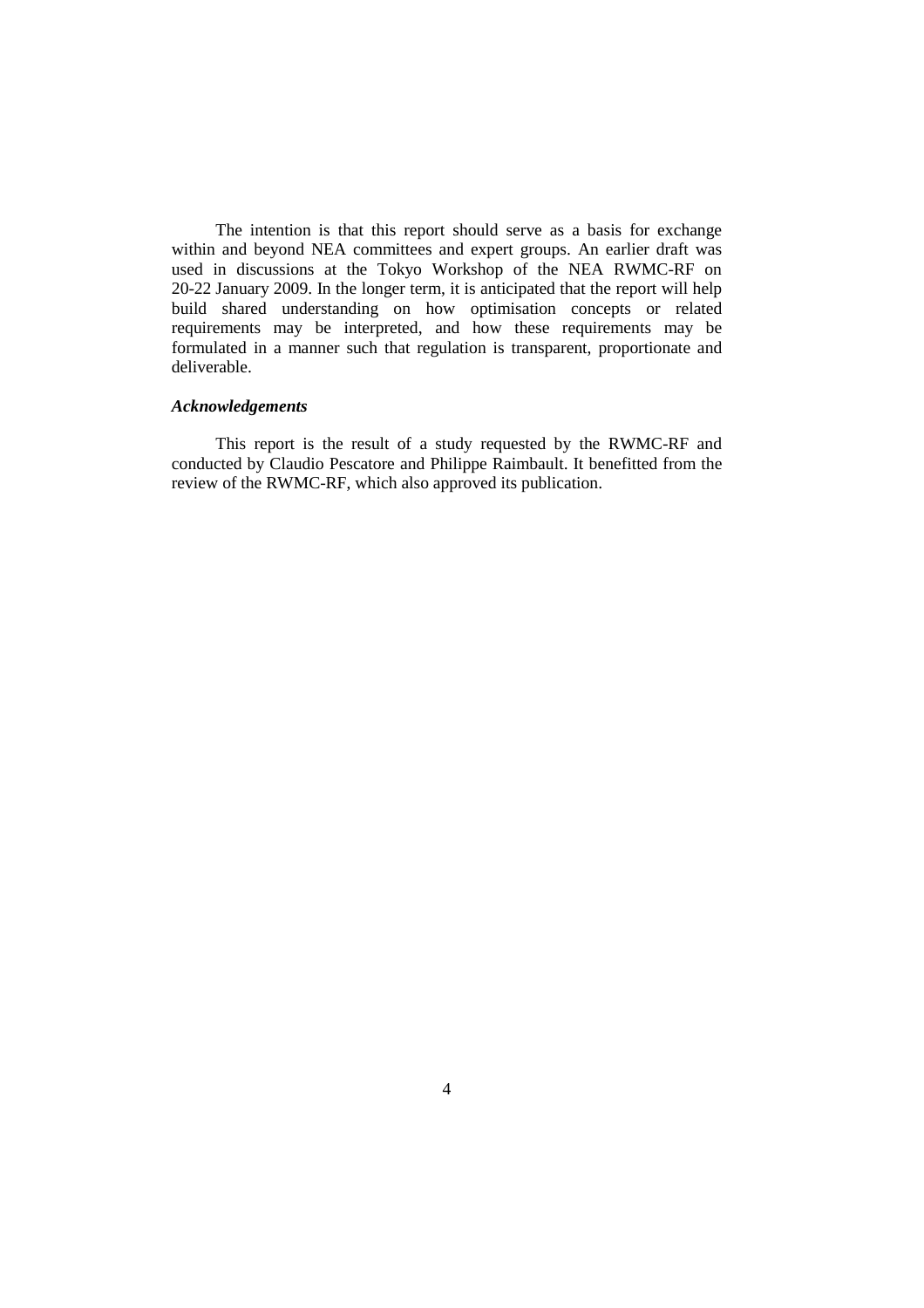# **TABLE OF CONTENTS**

| $1_{-}$ |                                           |  |  |
|---------|-------------------------------------------|--|--|
| 2.      | CURRENT OPTIMISATION CONCEPTS AND RELATED |  |  |
|         | 2.1                                       |  |  |
|         | 2.2                                       |  |  |
|         | 2.3                                       |  |  |
|         | 2.4                                       |  |  |
| 3.      |                                           |  |  |
| 4.      |                                           |  |  |
|         |                                           |  |  |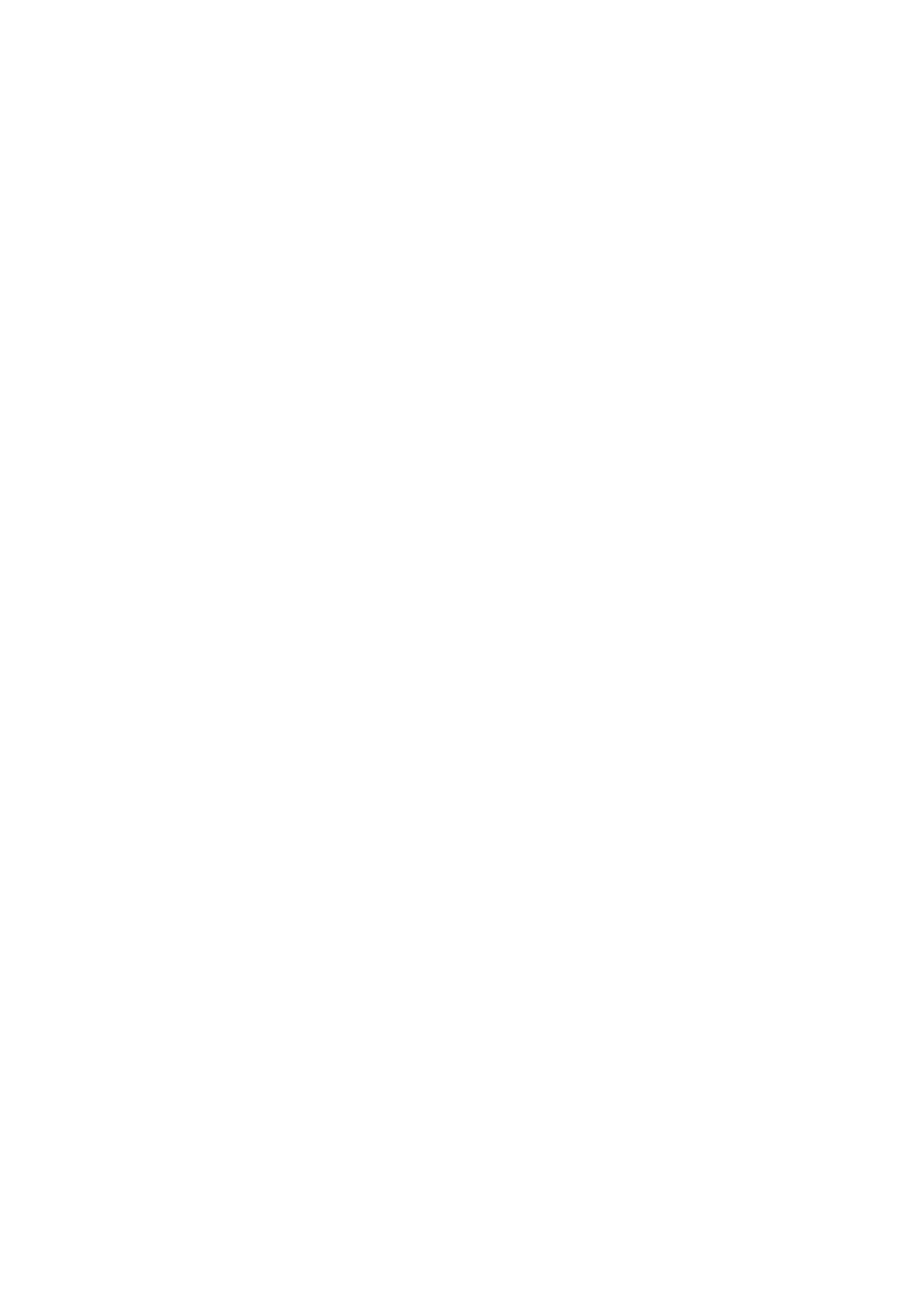### **1. INTRODUCTION**

The safety of a disposal system ultimately rests on where and how the system was designed, built and left to evolve, and not on how safety is argued. A sound approach to siting and building a robust disposal system, along with rigorous quality assurance, are thus pre-requisites of safety.

In order to argue the safe performance of a geological disposal system in the long term, the proponent of a safety case is advised by international guidance to rely not only on analyses utilising the classical operational indicators of protection, namely *dose* and *risk*, but also on additional lines of reasoning and analyses, and additional complementary indicators. *Multiple lines of reasoning* and *multiple indicators of performance* help provide confidence in the plausibility of statements that the geological repository system will perform as intended further on in time. The application of *sound engineering and managerial principles* is expressly cited in national and international guidance towards building and licensing geological repositories of radioactive waste. The guidance may also suggest that the approach taken to specifically reduce radiological exposures should be accounted for and documented in the safety reports to provide additional confidence in safety. Overall these concepts are related to the more general concept of *optimisation*, meaning the act of choosing the *optimal* combination amongst several technical provisions for complying with a series of requirements. The objective in principle is to find the *optimal* or *best* combination of characteristics in terms of balancing imperatives of current and future safety while respecting the interests of present and future generations. This is an idealised objective rather than one that can be fully realised in practice.

As disposal programmes approach their industrial implementation, the concept of optimisation and its implications on siting, design, construction, operation and closure of disposal facilities are receiving increased attention. The guidance is, however, generic at this stage. Exchanges within NEA groups have shown that both regulators and implementers would benefit from a review of the relevant concepts and available guidance and experience, both at the national and international level. The present document originates from the strong interest in this area by the NEA RWMC Regulators' Forum (RWMC-RF) and the Integration Group for the Safety Case (IGSC).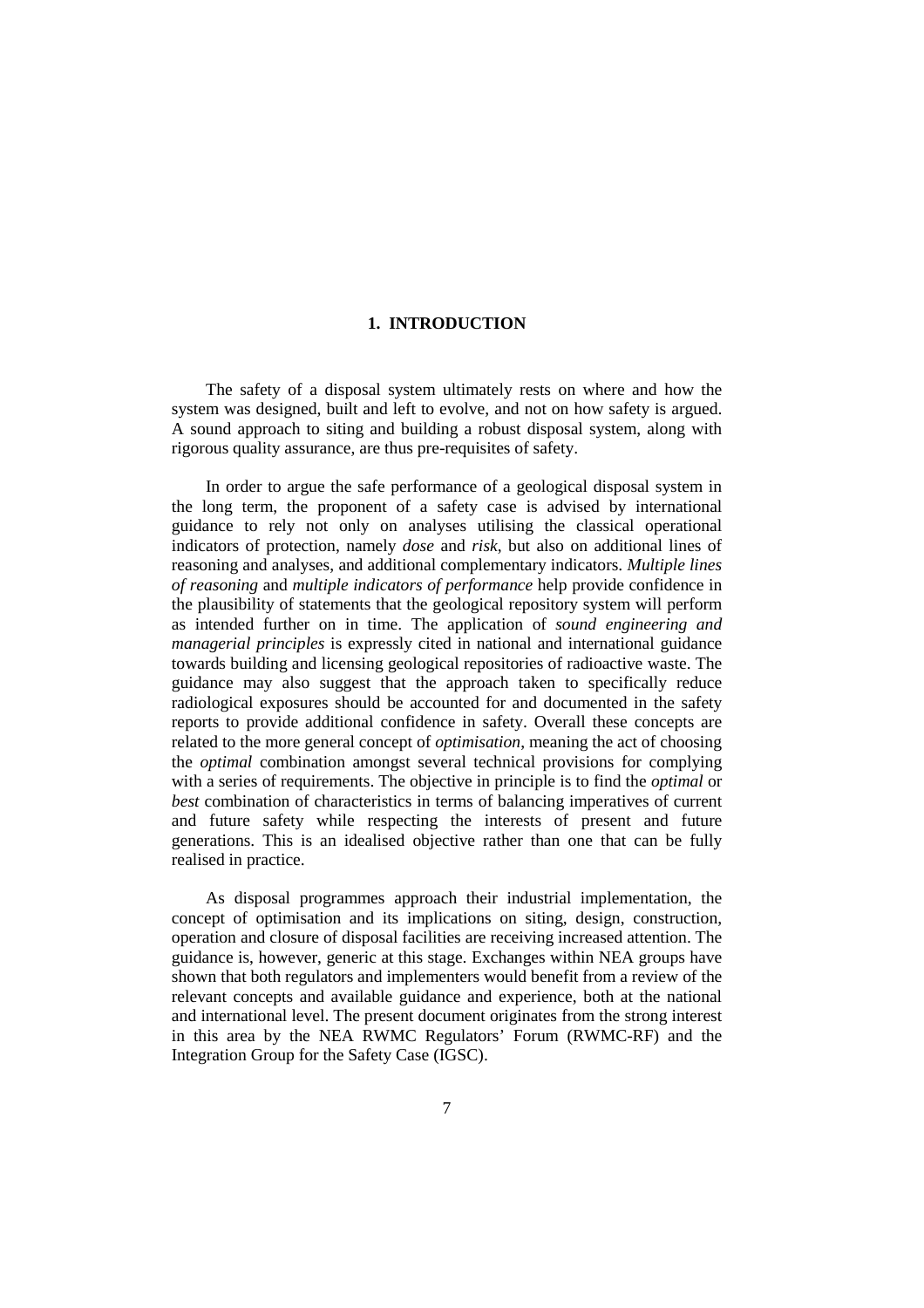The intention of this document is to stimulate discussion of optimisation and promote shared understanding on how optimisation concepts or related requirements may be interpreted and how requirements may be formulated in such a manner that regulation is transparent, understandable and deliverable during the many-decades-long stepwise decision-making process that accompanies the development of any deep disposal project. The document was developed originally as a basis for discussion at the Tokyo Workshop organised by the RWMC-RF, 20-22 January 2009.<sup>1</sup> The workshop served to validate the current text.

The present document is structured in five parts. Following this introductory section,

- Section 2 summarises and reviews the concepts relevant to the optimisation of geological disposal systems as they are outlined in national and international guidance as well as in the work of NEA groups. Important sources of information have been the guidance documents by the International Commission on Radiological Protection (ICRP) and the International Atomic Energy Agency (IAEA), the Integrated Prevention, Pollution and Control (IPPC) Directive of the European Commission, and documentation from initiatives of the RWMC-RF and the IGSC. This section relies on a more detailed literature search that is documented in a supporting report to the present one.
- Section 3 presents a set of observations and key questions regarding the basic concepts relating to optimisation especially as it relates to the long term. In this context, it may be helpful to distinguish between different forms of optimisation, ranging from simple minimisation of radiological dose or risk, regardless of other considerations, to *system optimisation*, namely protecting humans and the environment from all types of hazards taking into account social and economic considerations. Different forms of optimisation do not necessarily lead to the same result.
- Section 4 presents the conclusions of the study.

 $\overline{a}$ 

<sup>1.</sup> Proceedings slated to appear in Autumn 2009. Lessons learnt and the programme of the workshop are documented in the report NEA/RWM/RF(2009)1, which is publicly available.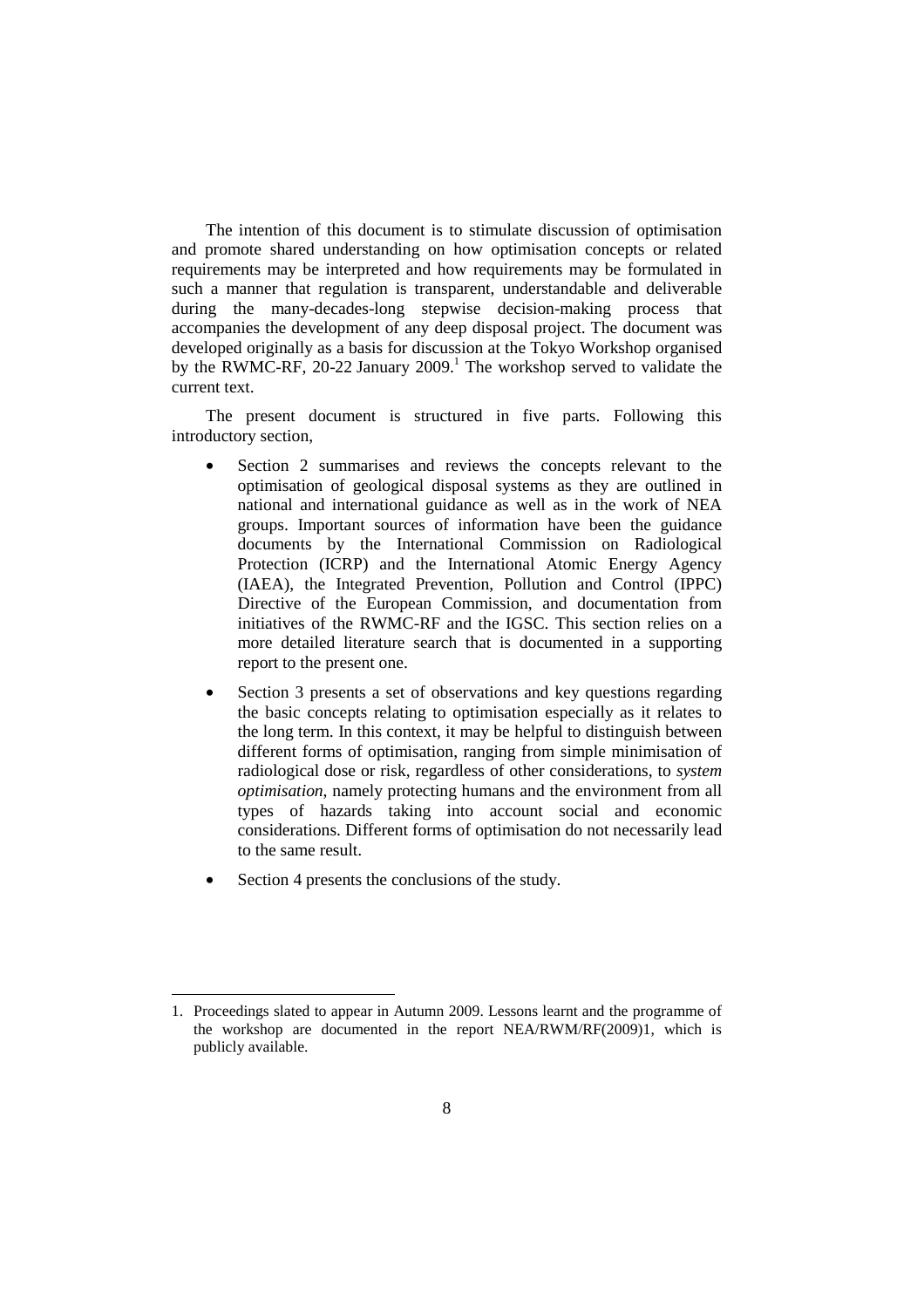### **2. CURRENT OPTIMISATION CONCEPTS AND RELATED REQUIREMENTS**

The present section summarises and reviews the concepts relevant to the optimisation of geological disposal systems as they are outlined in national and international guidance as well as in the work of NEA groups. This section relies on a more detailed literature search where additional citations are provided.<sup>2</sup>

### **2.1 ICRP guidance**

- 1. The ICRP has developed over time a system of radiological protection that applies to all situations involving radiological exposures. The latest general guidance is ICRP-103 of December 2007 [1]. On the matter of optimisation it incorporates the recommendations of ICRP-101 of January 2006 [2]. A later document also exists on "scope of radiological protection control measures" (ICRP-104), it talks about exclusion and exemption. It too is subordinate to ICRP-103.
- 2. One of the ICRP basic radiological principles is that of "optimisation of protection". According to this principle, radiological exposures should be kept as low as reasonably achievable, economic and social factors being taken into account (ALARA principle, ICRP-60 [3], ICRP-103). ALARA can be made into a formal approach for facilities over which control can be exercised. Additionally, feedback from performance can be used to improve on the facility's technical characteristics and management in order to keep exposures ALARA.
- 3. In practical life there may arise, from any facility, exposures that are unexpected or unplanned for, i.e., potential exposures. Potential exposure is the situation typical of a radioactive waste deep-disposal facility in the long term. Specific guidance on deep disposal facilities is given in ICRP-81 (1998) [4]. ICRP-81 (Par. 49), as well as other ICRP earlier guidance, observe that there are no formal techniques for dealing with potential exposures from disposal situations.

 $\overline{a}$ 

<sup>2.</sup> See report NEA/RWM/RF(2008)3.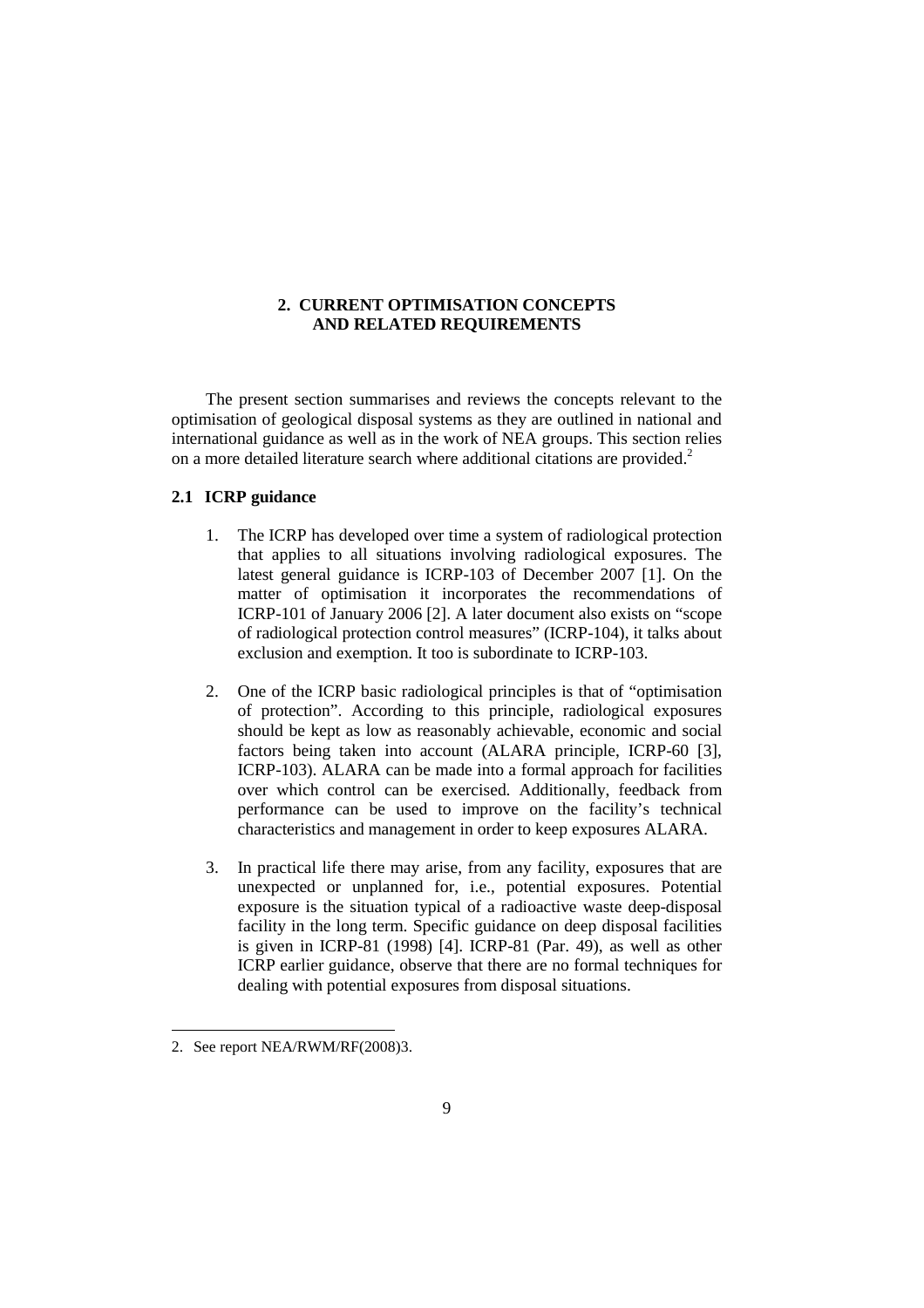- 4. For potential exposure situations the ICRP recommends that no strict limits be used but only dose or risk constraints. These should be used "prospectively" in a process of "constrained optimisation" (ICRP-81, Par. 36). This process should be made visible. Simply showing compliance with some radiological criteria should not compel acceptance of a proposed safety case (ICRP-81, Par. 77).
- 5. ICRP-103, whose objective is to improve and streamline the presentation of the previous ICRP recommendations, states that ICRP-81 remains valid for disposal situations (Par. 265). ICRP-103 states further "that, in an optimisation process, the chosen option is not necessarily the one associated with the lowest dose." ICRP-103 also states (Par. 223) "All aspects of optimisation cannot be codified; rather, there should be a commitment by all parties to the optimisation process. Where optimisation becomes a matter for the regulatory authority, the focus should not be on specific outcomes for a particular situation, but rather on processes, procedures, and judgements. An open dialogue should be established between the authority and the operating management, and the success of the optimisation process will depend strongly on the quality of this dialogue."
- 6. According to ICRP-81, "constrained optimisation" is a "judgemental process … and should be conducted in a structured, essentially qualitative way" during the repository conception and implementation. "The goal is to ensure that reasonable measures have been taken to reduce future doses to the extent that required resources are in line with these reductions" (Par. 50). Estimated doses or risks to individuals are inputs to an optimisation process; what counts for optimisation of radiological protection is that a structured process is in place during conception and implementation. The application of *best practice*<sup>3</sup> is a foundation to a successful process of optimisation as it ensures the robustness and efficiency of the system. Examples cited by ICRP-81, include defence in depth and quality assurance. Another example is recurrent, intermediate safety assessments for identifying vulnerabilities. The ICRP stresses the different nature of analyses of human intrusion and of natural processes scenarios. In particular, different values of the dose constraints are recommended for the two scenarios. Consistency between ICRP-81 Par. 52 and Par. 78 indicates

 $\ddot{ }$ 

<sup>3. &</sup>quot;sound engineering and managerial principles" in the ICRP-81 jargon; *best practice* is used for the sake of convenience in the rest of the document.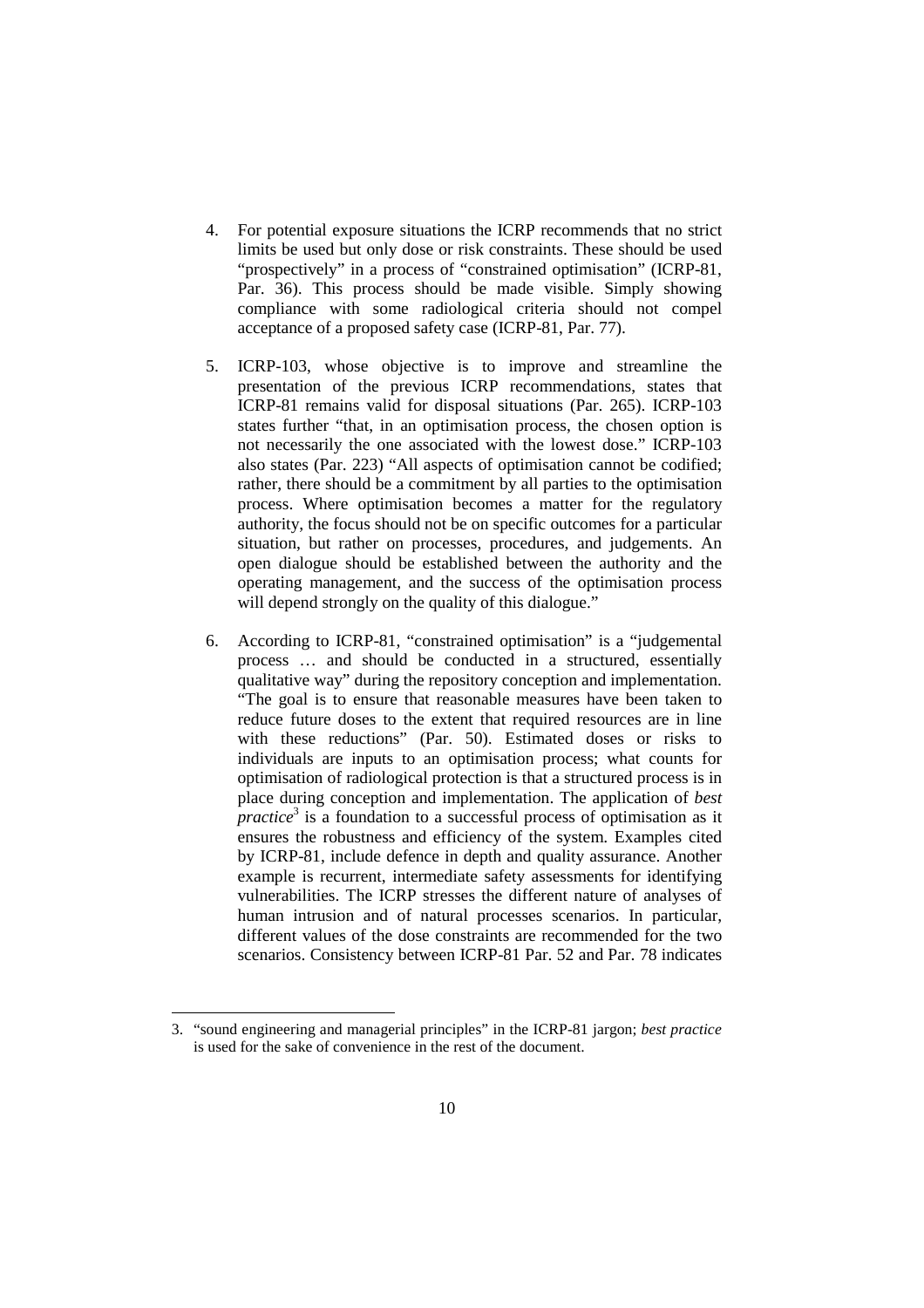that the analyses for human intrusion should stress even more the implementation of *best practice* (see also Par. 51).

- 7. In terms of reaching a judgement of regulatory compliance regarding optimisation, ICRP-81 insists on the quality of the approach and on the measures that were arrived at for assuring radiological protection. ICRP-81 indicates that judging whether optimisation is achieved should not lead to an open-ended process. Namely, "… provided that reasonable measures have been taken both to satisfy the constraints for natural processes and to reduce the probability or the consequences of inadvertent human intrusion and that sound engineering, technical and managerial principles have been followed, then radiological protection requirements can be considered to have been complied with." (Par. 78) Interestingly, selection among options is not mentioned explicitly in the above paragraph. However, consistency between Par. 50 and Par. 78 of ICRP-8 implies that an optimisation process has been followed in order to arrive at the implemented "reasonable measures" and "to satisfy the constraints" for natural evolution scenarios.
- 8. ICRP-81 comments also on the concept of "Best Available Technology Not Entailing Excessive Costs" (BAT), proposed by others. Namely, BAT differs from optimisation in the ICRP sense, in that it deals with the environment as a whole and is not a process whereby radiological exposure assessments to man *vis-à-vis* a constraint are made. The ICRP states that it may be a useful concept where radiological assessments become too unreliable. BAT is thus perhaps closer to the ICRP's concept of application of "sound technical and managerial principles" (*best practice*) than that of *optimisation of (radiological) protection.*
- 9. Finally, whilst in general dose or risk, also for potential exposures, are to be seen as related to health detriment (see ICRP-103 glossary), an exception needs to be made for disposal situations. Both ICRP-81 and ICRP-103 take the position that "doses and risks, as measures of health detriment, cannot be forecast with any certainty for periods beyond around several hundreds of years into the future. Instead estimates of doses can be made". "Such estimates should not be regarded as measures of health detriment". In ICRP-81, Par. 71, the degree to which dose or risk may be regarded as measures of health detriment is related to the degree of predictability of the repository system over time. In ICRP-77 [5], the additional point is made that the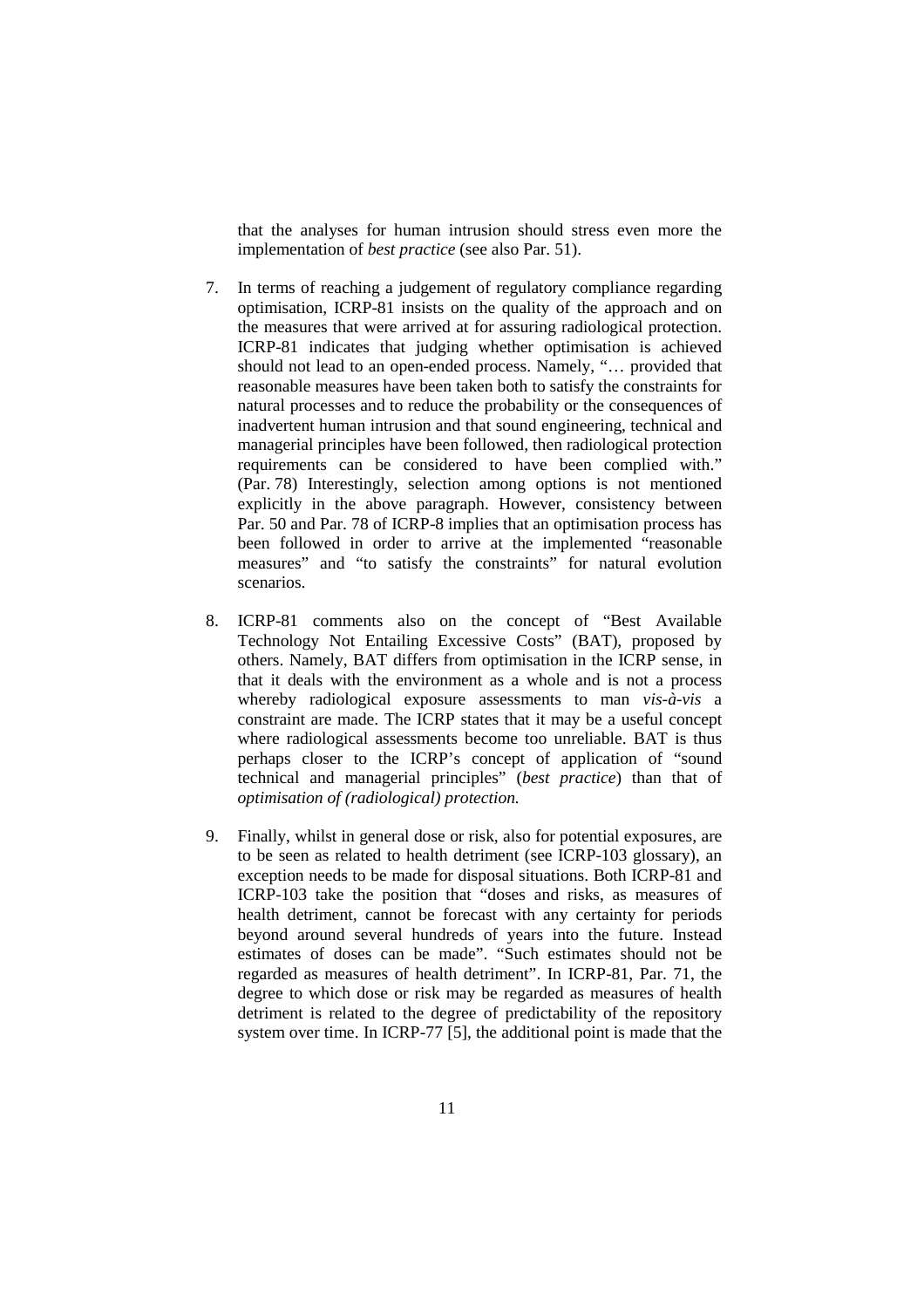relationship between dose and health effects is likely to change over time, as well.

#### **2.2 IAEA guidance**

- 1. The IAEA current reference standard on geological disposal is document WS-R-4 [6]. This, like other IAEA documents, is based on the recommendations set forth by the ICRP and especially by ICRP-81, and it is deemed to be consistent with the Fundamental Safety Principles enunciated in the document "Safety Fundamentals No. SF-1" of 2006 [7]. Being high level and meant to apply to all kind of facilities and to transportation, the latter document is very generic. It is of interest to note, however, that one of the fundamental safety principles is about optimisation. Principle 5 thus states that for any facility "protection must be optimized to provide the highest level of safety that can reasonably be achieved". In the remainder of the SF-1 text, safety is then very much related to radiation risk.
- 2. In WS-R-4, optimisation is described as a process to be applied throughout the development of a geological disposal facility with a view to develop an appropriate understanding of the relevance and implication for safety of the options that are developed by the operator with the ultimate goal of avoiding or reducing radiological exposure. The optimisation of radiological protection for a geological disposal facility is recognized to be a judgmental process that is applied to the decisions made during the development of the facility's design. A close connection is made between optimisation of radiological protection and "sound and technical managerial principles" (*best practice*). The latter are seen basically as a tool to arrive at a more convincing radiological optimisation.
- 3. WS-R-4 closely reflects ICRP-81 (Par. 78) as regards regulatory acceptance and reliance on optimisation. The emphasis in ICRP-81 is on "reasonable measures"; WS-R-4 indicates what some of these measures could be. One compliance requirement states that there should be "reasonable assurance" that the assessed dose or risk *does not exceed* the constraints for the expected natural evolution of the system. This seems to be equivalent to the expression "*satisfy the constraints*" of ICRP 81. Both the IAEA and the ICRP thus seem to draw a distinction between the pre-closure period of the geological facility, where as low as reasonably achievable is required, and the long-term where simply meeting the constraint is asked for.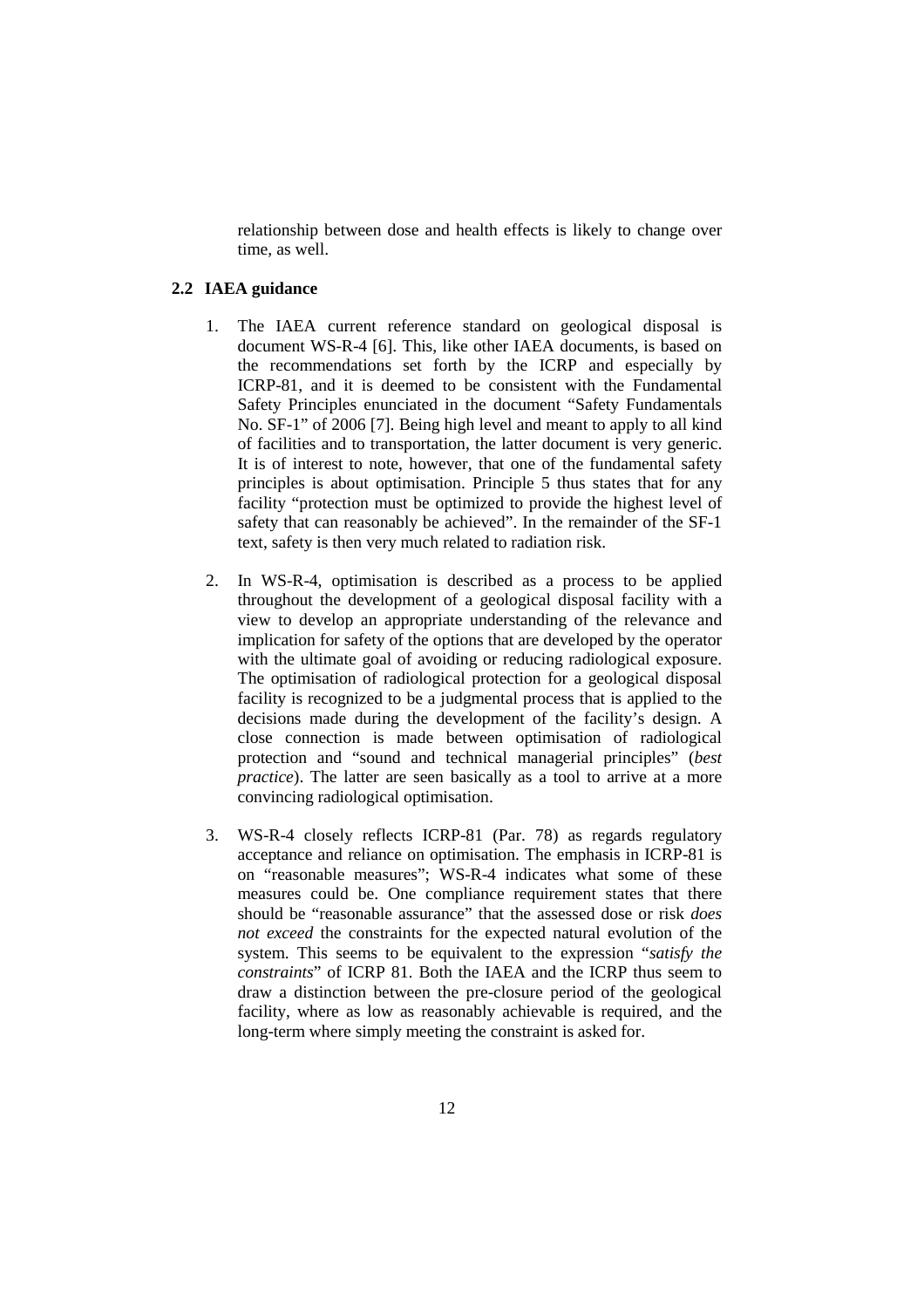- 4. WS-R-4 has additional cautionary words indicating that radiological impact analyses are less and less reliable as time progresses, and that this should be foreseen and taken into account in the final judgement. However, unlike ICRP-81, no indication is given on relevant time frames.
- 5. WS-R-4 stresses the importance of a graded approach and of the evaluation of alternative options at each major decision point. Conditions for achieving optimisation are given. In particular, long term implications are emphasised for the choice of the best option, the ultimate goal being to provide an optimised level of operational and post-closure safety. There is, however, no recommendation on how to balance operational and post-closure safety. Furthermore, when considering alternative options, IAEA requirements state that other factors may have to be considered such as availability of transport routes, public acceptability and cost.

#### **2.3 European Directive on** *Best available techniques*

- 1. The IPPC (Integration Prevention Pollution and Control) Directive of the European Union [8] requires that installations should be operated in such a way that *best available techniques* are used as preventive or reduction measures against pollution of the environment.
- 2. The IPPC defines *best*, *available*, and *technique*: (a) *technique* means both the technology used and the way in which the installation is designed, built, maintained, operated and decommissioned; (b) *best* means most effective in achieving a high general level of protection of the environment as a whole; (c) *available* means reasonably accessible and existing on a sufficiently large scale. There is, like in ICRP and IAEA, the desire that potentially undesirable effects be kept as low as reasonably achievable. The BAT concept as introduced by the IPPC mainly refers to operational situation; it may, however, also be applied to protection of the environment in the long term. The greater difference between the BAT concept of the IPPC and the ICRP concepts of optimisation lies in the fact that the latter utilise radiological constraints as a yardstick and emphasise radiological exposures, whereas, for the IPPC, BAT is about protection from all sources of danger but no reference criteria are specified. BAT, in the sense of the IPPC, is thus a concept aiming at *optimisation of overall protection* as distinct from *optimisation of radiological protection*.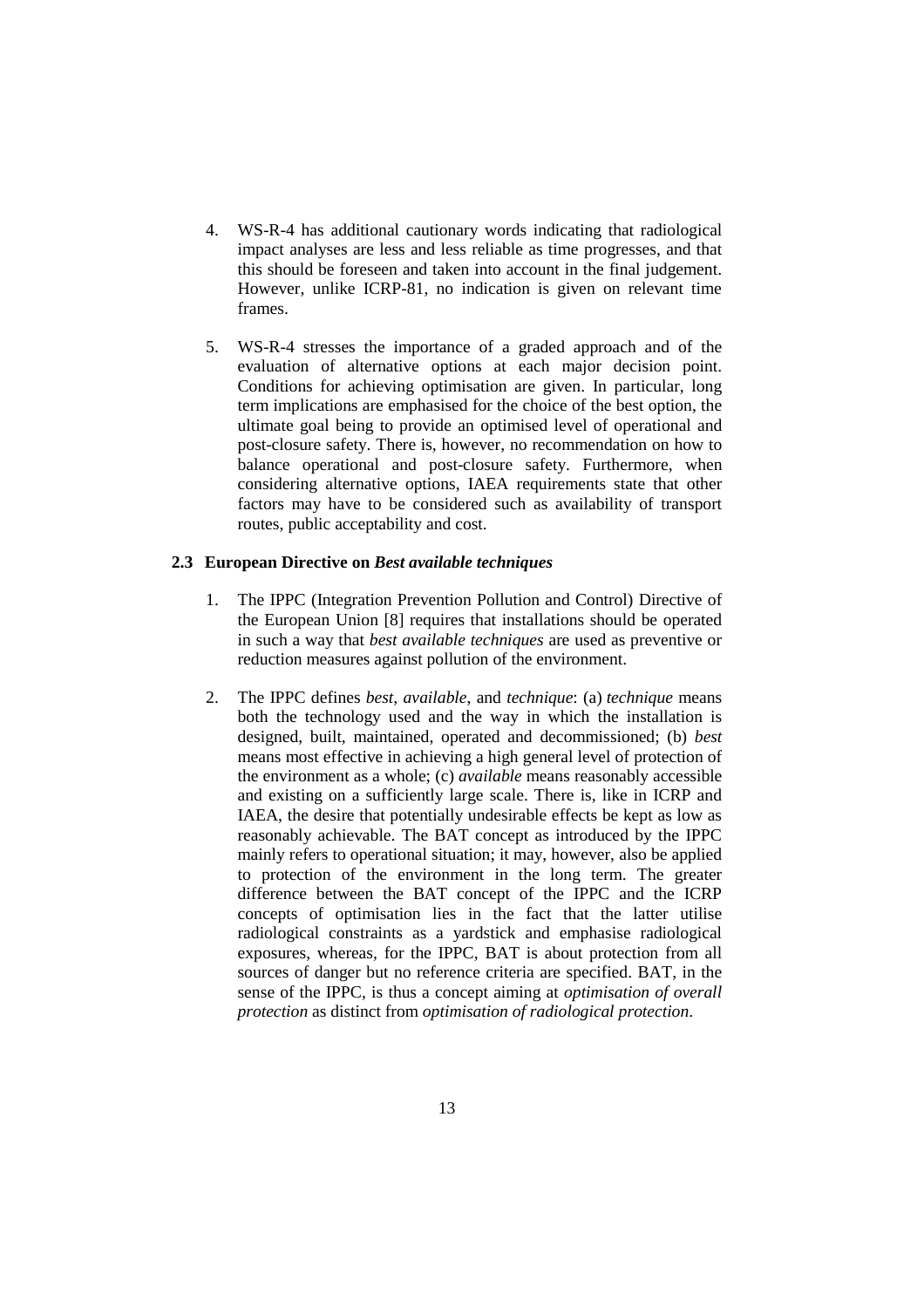#### **2.4 Guidance at the national level**

Countries have been preparing regulatory guidance on demonstrating longterm safety. The level of detail of the implementation of the optimisation concept varies depending on the country but it remains on a very general level. The terms "as low as reasonable achievable", "optimisation", "sound technical and managerial principles", "best available techniques or technology" or similar appear variously in all regulations. The meaning of these terms, the interpretation of international guidance and the degree of guidance provided vary significantly from country to country. For example:

- 1. The Swedish radiation protection regulations for geological repositories define both optimisation and best available techniques (BAT). Optimisation is defined as a process aiming to limit dose and risk (also in the long term) as evidenced through recurrent risk assessment analyses. In this formulation optimisation is understood to be a concept very much related to reduction of dose by an amount that may, at least in principle, be calculated. Inspiration is taken from the radiation protection literature, but a more formal and visible approach to radiological optimisation – more quantitative –, than ICRP-81, is suggested. Also, to the "sound technical and managerial principles" of the ICRP-81, the Swedish regulator prefers its own concept of BAT. BAT relates to activities aiming to limit dose and risk using all actions that may prevent, limit or delay releases from the repository's barriers. BAT is treated as a concept favouring intrinsic robustness and with that better, albeit non-quantifiable, radiological safety.
- 2. The Swedish guidance identifies examples of potential conflicts coming from the use of radiological optimisation and BAT. When conflict arises, BAT has precedence. Further, BAT becomes the predominant discriminating tool in the very long term when the risk analyses that underlie radiological optimisation become the least reliable. Finally, for enabling assessment of regulatory compliance, the operator's report should include an account of how the principles for radiological optimisation and BAT were applied in the siting and design of the repository and relevant system components, and how quality assurance was used in the work on the repository and relevant risk analyses. BAT in the sense of the Swedish regulator identifies to some extent with the performance of the engineered barriers in delivering basic safety functions and thus relates to radiological protection. This interpretation of BAT may thus be different in concept but not in substance from BAT in the sense of the IPPC, in that both may lead to reduced overall environmental impact.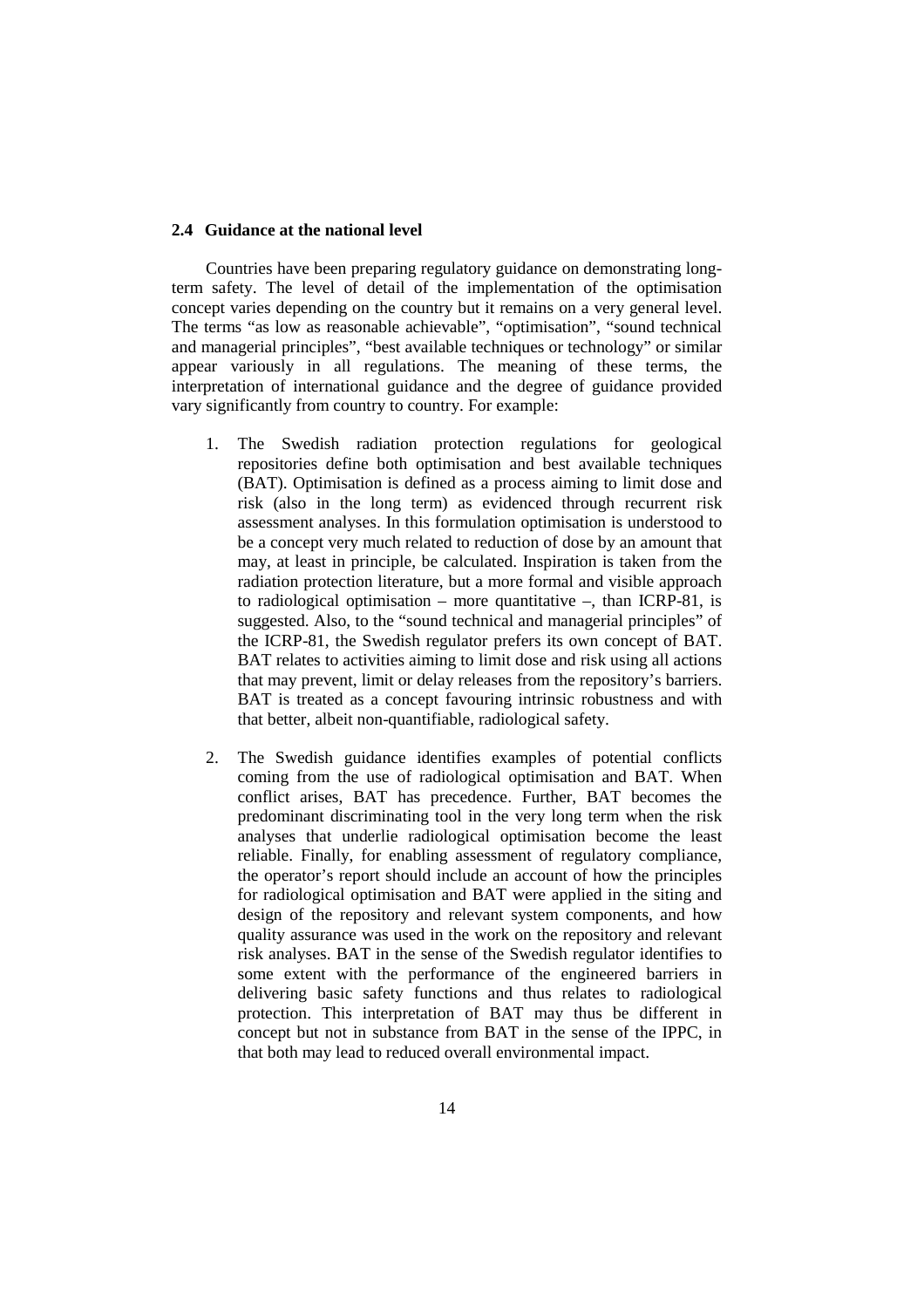- 3. In Finland, the regulation states that the planning shall take account of the utilisation of best available "technology" and scientific knowledge. The recent amendment of the Nuclear Energy Act includes the SAHARA principle (Safety As High As Reasonably Achievable). No further guidance is specified in the regulations and formal, rigorous assessments demonstrating compliance with the above principles are not required.
- 4. UK regulatory guidance for solid radioactive waste disposal specifies that optimisation applies only to radiological risks to people. Other living organisms must also be protected from radiological hazards but there is no optimisation requirement. The guidance states that optimisation is a continuing, forward-looking and iterative process aimed at maximising the margin of benefit over harm, which takes into account both technical and socio-economic factors, and requires judgements based on qualitative as well as quantitative aspects. It involves continually questioning whether everything reasonable has been done to reduce risks. In every organisation concerned, it requires commitment at all levels, together with adequate procedures and resources. Optimisation decisions balance the detriment or harm associated with the radiological risk, together with other benefits and detriments (economic, human, societal, political, etc.) associated with disposing of the radioactive waste, to be taken into account both at the time the decisions are taken and in the future, and the resources available for protecting people and the environment. Optimisation decisions are constrained by the circumstances prevailing at the time of these decisions. Optimisation needs to be viewed as part of a bigger picture, recognising that there will be competing technical and stakeholder claims for limited funds, and that there is no completely risk free way of managing radioactive waste. The result of optimisation provides a radiological risk at a suitably low level, but not necessarily the option with the lowest possible radiological risk.
- 5. In the United States, the Nuclear Regulatory Commission (NRC) regulations require optimisation of radiological protection in the sense of ALARA for the pre-closure phase. The NRC states, however, that the application of ALARA is not appropriate for the achievement of the long-term performance objective since it would require evaluation of benefits and impacts that span many generations. Compliance with strict regulatory requirements, which include a performance objective, is considered protective of public health and safety for the postclosure phase. The US programme follows a process of stepwise development of a repository which allows for changes in design based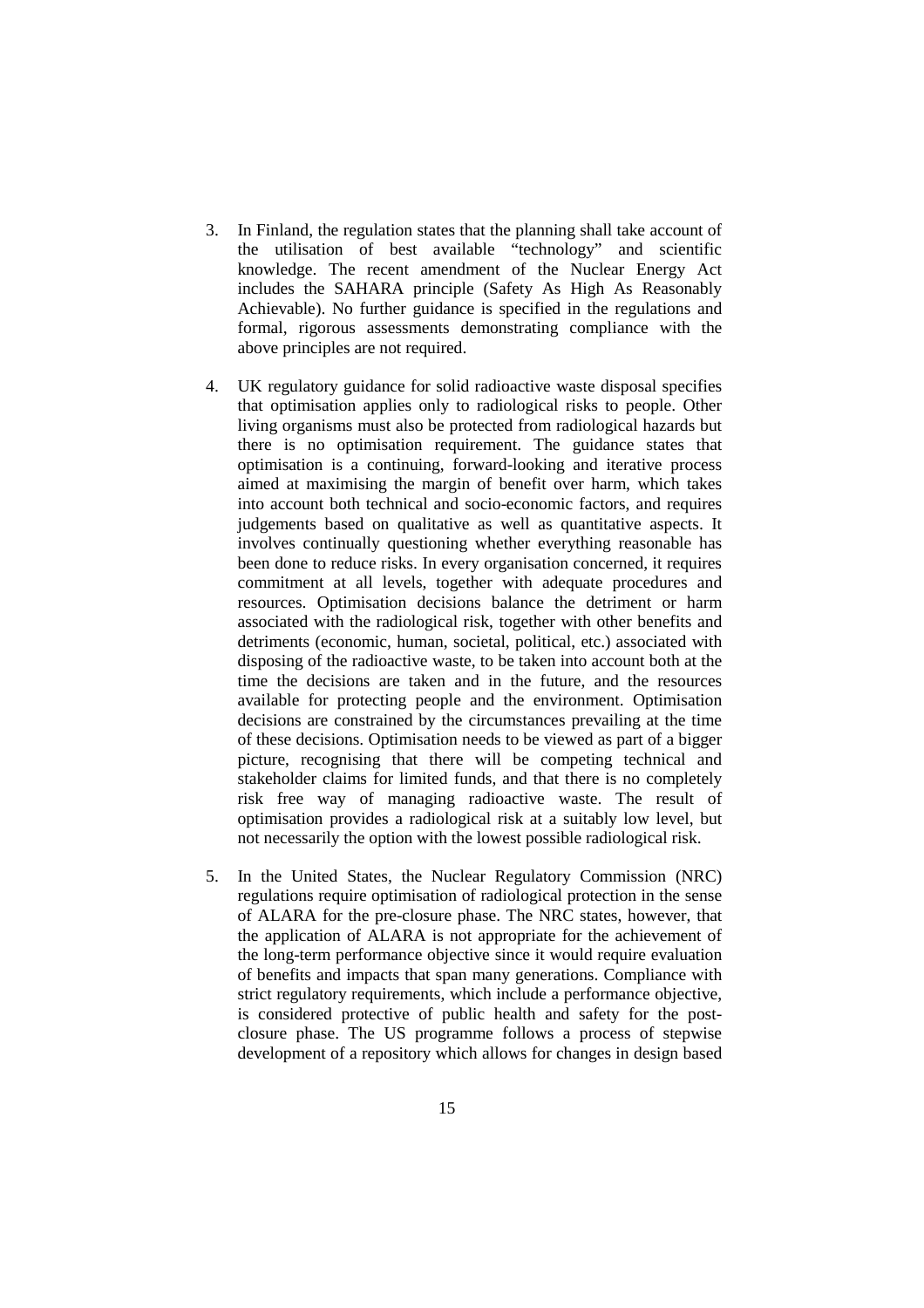on new technology or other considerations. In this sense, one may view that performance can become optimised as the result of the process of repository development. This approach seems very close to the one described in ICRP-81 for judging compliance with regulation. In the United States, because optimisation is a finite process, once repository performance complies with regulatory requirements, public health and safety has been protected and no additional measures are needed.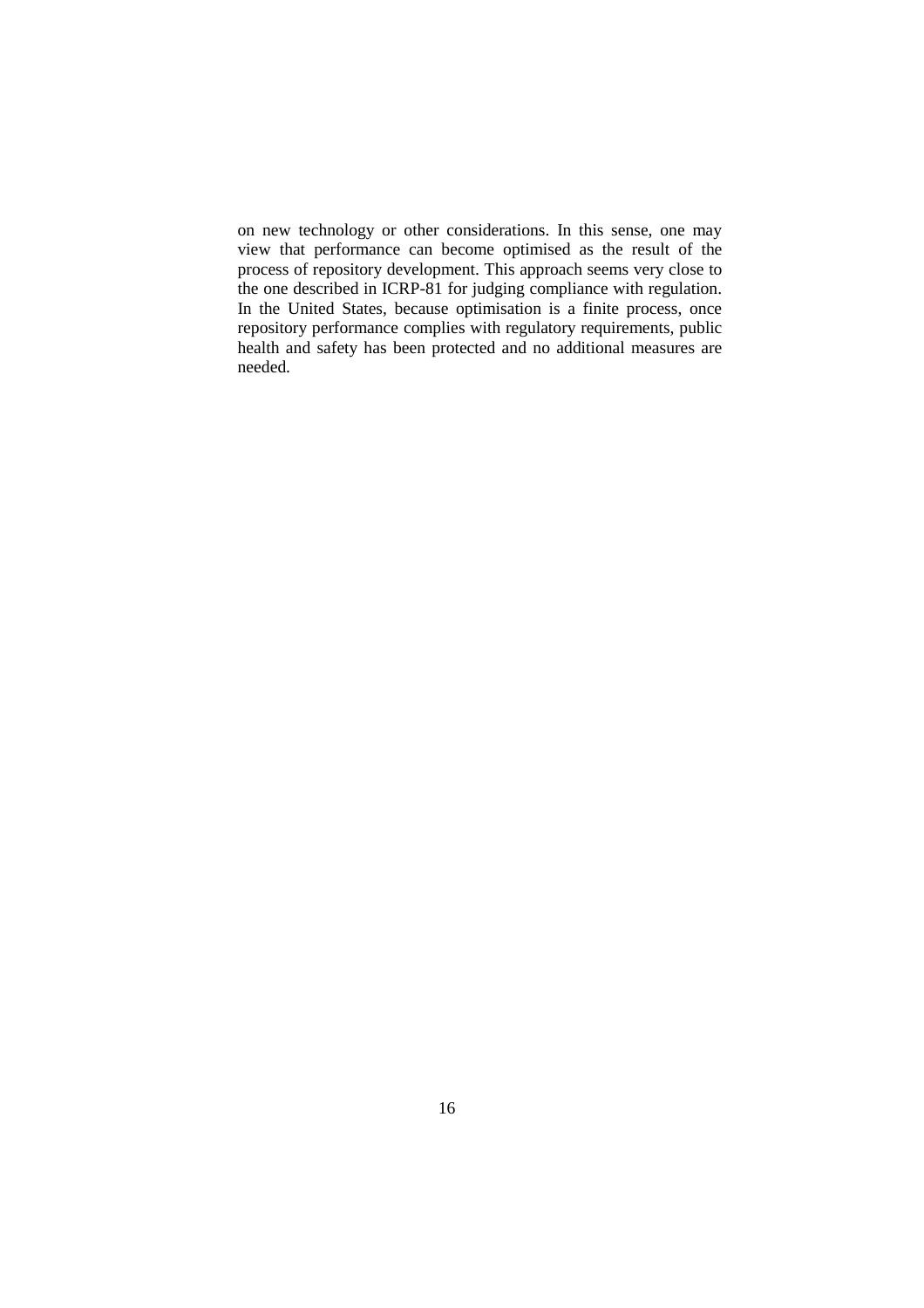#### **3. KEY OBSERVATIONS AND QUESTIONS**

This section presents a set of observations that can be made and questions that can be raised regarding the basic concepts relating to "optimisation" especially as it relates to the long term.

Four overarching observations that are related to one another are as follows:

- 1. Radiological protection has different meaning/interpretation in the pre-closure phase and in the post-closure phase of a repository. In the latter phase, the absence of the elements of feedback from operation, and control of protection, and the fact that exposure can only be estimated raise a fundamental issue of whether even the same term can be used to indicate protection before and after closure. Thus a clear distinction should be made between optimisation in the active plant and in the far future. There is a tendency to mix both areas when arguing optimisation and it helps if a clear distinction is made.
- 2. ICRP and IAEA as well as some national guidance stress the importance of a *graded approach* to optimisation. Suggestions for achieving optimisation are given, the ultimate goal being to provide an optimised level of operational and post-closure radiological safety. There is however no specific recommendation on methods to balance operational and post-closure safety.
- 3. ICRP-103 states that, in an optimisation process, the chosen option is not necessarily the one associated with the lowest dose. IAEA requirements state, for optimisation purposes, that factors other than radiological protection may have to be considered such as availability of transport routes, public acceptability and cost. Factors that are not necessarily radiological have been put forward in national programmes such as predictability, demonstrability, flexibility, feasibility of construction, operation, maintenance and retrievability. It would be helpful if a clearer distinction were operated between system optimisation and radiological optimisation. There thus seems to be a desire to move from optimisation of radiological protection to system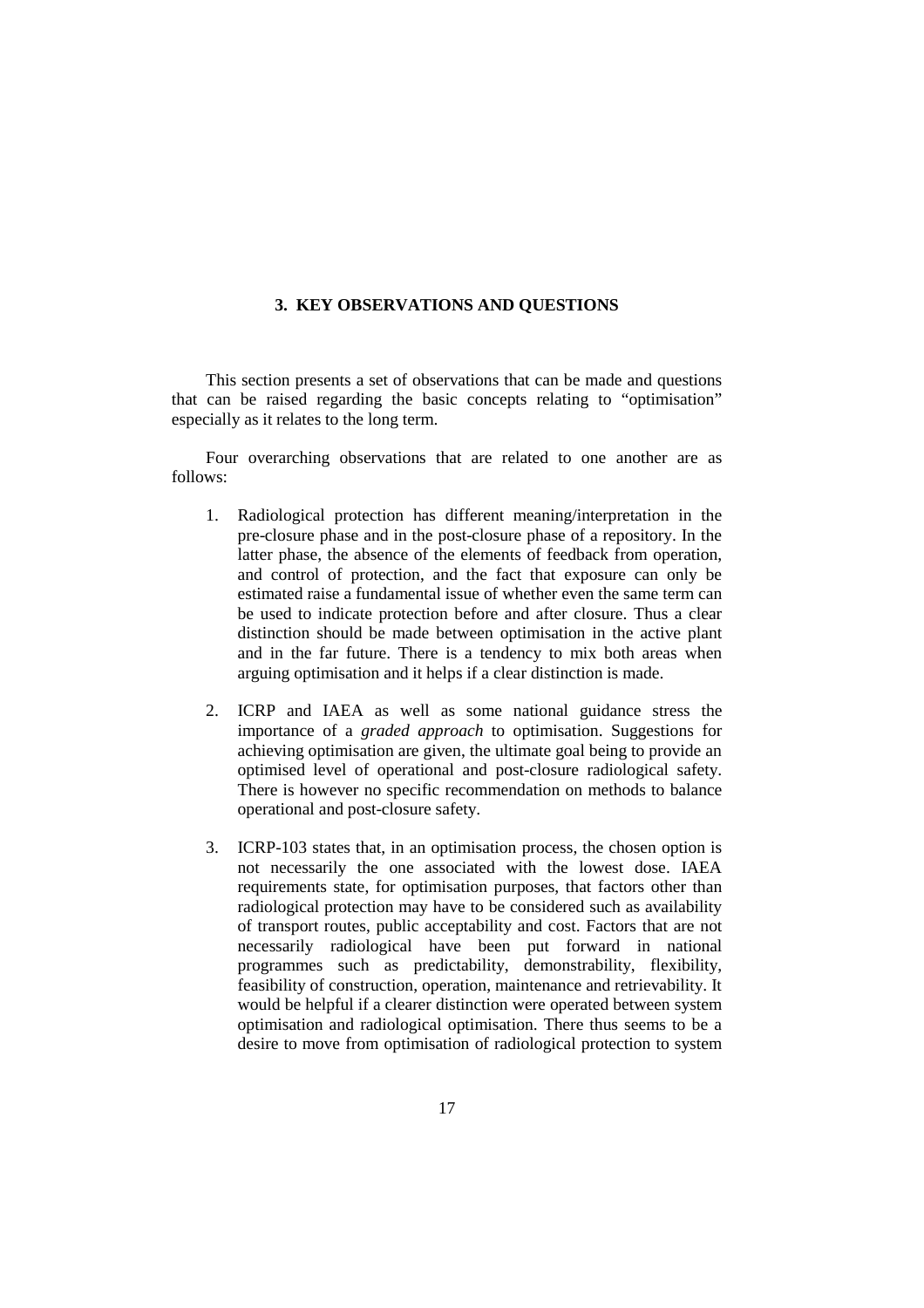optimisation, in the sense of taking into account social and economic considerations as well as all types of hazards.

4. One could recognise in the recent literature the emerging view that optimisation ought to be more about procedures than outcome.

Other observations are as follows:

- The concept of optimisation of protection has been propounded and developed over the years by the radioprotection community, and it is embodied in various ICRP documents. These documents emphasize radiological protection and have inspired additional guidance both internationally, e.g., from the IAEA, and nationally, from the relevant regulatory agencies. The reference document dealing with geological disposal within the ICRP guidance is ICRP-81, which was issued in 1998 and whose validity was re-affirmed very recently with the issuance of ICRP-103 in December 2007. The concept of Best Available Techniques developed by the IPPC has also variously influenced the international and national guidance. The latter concept applies to the overall protection of the environment and thus goes beyond radiological protection. The ICRP concept of application of *best practice* may have similar effect as BAT, even if it is cited in the context of protection against radiological exposures.
- The usual ICRP approach for optimisation for practices involving radiological exposures suggests that a dose or risk constraint should be considered as a boundary line for accepting or not an option under consideration. If the option is below the boundary line, then optimisation is still required, resulting generally in solutions that are well within the boundary. However, in theory the solution could be very close to the boundary line. The ICRP-81 approach in the case of disposal is less equivocal, in that, for regulatory acceptance, simply being below the boundary line, and having shown good application of *best practice*, no further optimisation may be needed (Par. 78). That also seems to be the position of the IAEA's WS-R-4.
- In the ICRP view, a geological disposal in the long term corresponds to a very special radiological situation. For disposal we are missing, in the long term, what could be indicators of actual health detriment due to radiological exposure. The position of the ICRP specifically on the use and meaning of dose and risk may be summarised as follows: (a) within a few hundred years from final closure, when dose and risk can be forecast with high reliability, they should be seen as a measure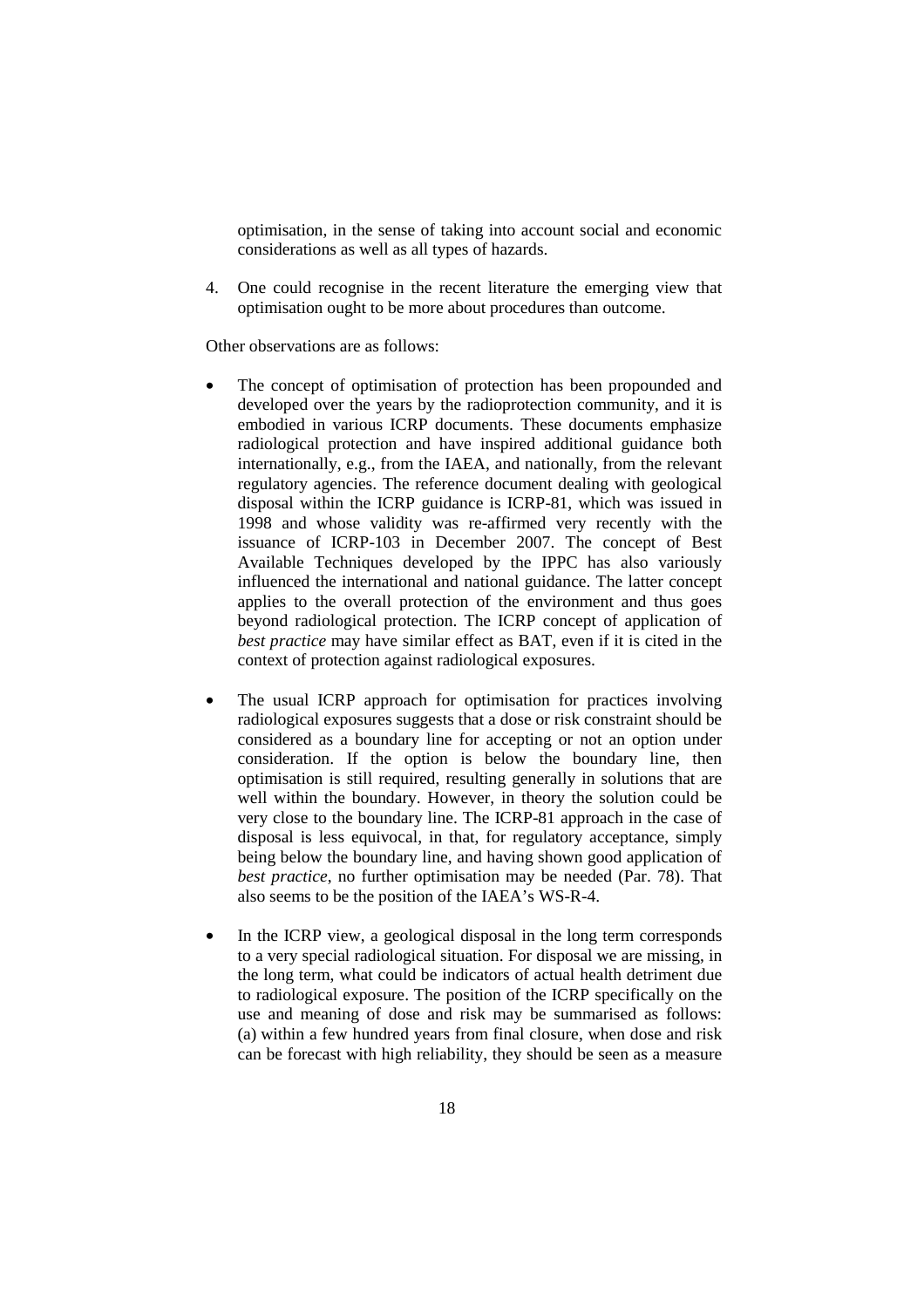of health detriment; (b) when the forecasts become less reliable dose and risk can be estimated, but they should not be construed necessarily as measures of health and detriment but rather, increasingly, as indicators of performance; (c) for times when forecasts are largely unreliable the concept of BAT may be invoked.

- In terms of documentation, ICRP-81 suggests that the final safety report submitted for regulatory compliance need not argue optimisation of radiological protection per se but that reasonable measures have been implemented for dealing with a series of requirements including those related to the performance of the repository system in the framework of natural evolution scenarios. These measures should have been informed by a process of constrained optimisation against the relevant dose or risk constraints. Thus the existence of this process must be argued as well. It could be reasoned that the normal process of stepwise development of a repository from a conceptual basis to its implementation – whereby designs are subject to analysis, are discussed within the implementing organisation and between this and peer reviewers, and reviewed independently by regulators, and evolve – is by itself an implicit process of optimisation. This consideration underlies perhaps the position of the USNRC on regulatory compliance with long-term performance criteria. Other regulators may want to be more formally informed of the major conceptual changes in time and receive a report on performance indicators, including the estimated effective dose, *visà-vis* a series of requirements (or compliance with the dose constraint) as well as on decisions taken from the balance between different performance or safety indicators.
- There is variation in how concepts such as BAT, optimisation of radiological protection and others are viewed or defined and the weight that they are given in the different national regulatory contexts. The distinctions between optimisation of radiological protection, optimisation of overall protection, in the sense of protection of man and environment from all types of hazards, and system optimisation, in the sense of protecting man and the environment from all types of hazards and taking account social and economic constraint are important ones to keep in mind.

Important points arising from this study are:

The ICRP takes the position that "doses and risks, as measures of health detriment, cannot be forecast with any certainty for periods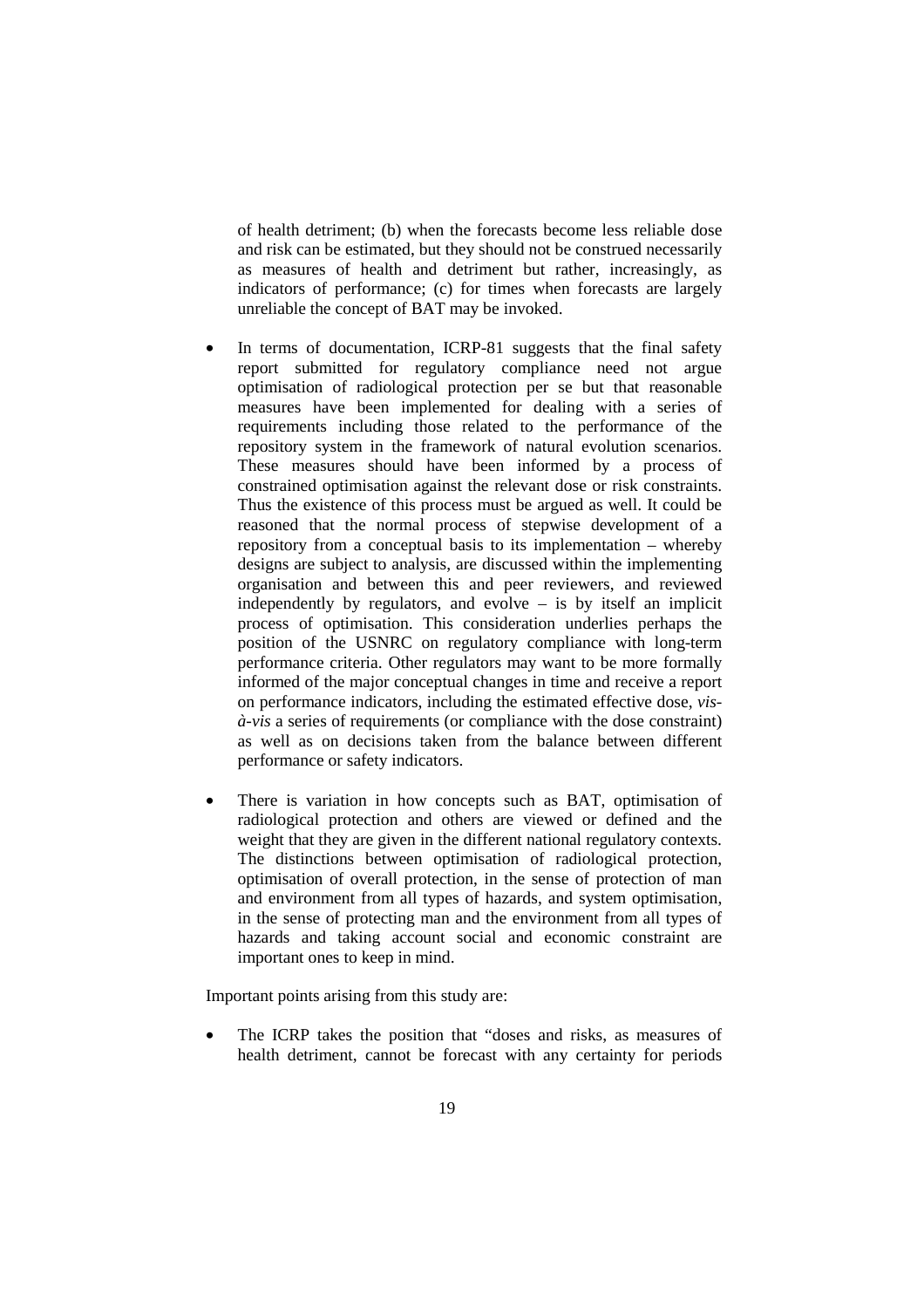beyond around several hundreds of years into the future..." and that "Such estimates should not be regarded as measures of health detriment".

- a. It seems clear that the main reason behind this position is the increasing unreliability of the estimates of radiological exposure and of health detriment per unit dose as time progresses. Are there other reasons, such as uncertain human behaviour and characteristics, and uncertainty in the dose-risk relationship? If biosphere parameters are too uncertain, and given that engineering materials and geology are more predictable than biosphere, would not an analysis based on repository safety functions be more defensible? This would shift the emphasis from optimisation of radiological protection, in the sense of reduction of calculated dose, to optimisation of overall protection through analyses of system robustness. Calculations for the far future can be very conservative (full release of the supposed amount of the radioactive inventory in the environment; full use of contaminated water by individuals). Therefore, optimisation in the sense of reduction of a calculated dose does not necessarily result in an optimisation of the system of barriers. It can just lead to optimisation of the calculation model. On the other hand, optimisation of the system of barriers can lead to a lower release of radioactive substances or to a lower probability of release of a certain fraction of the radioactive inventory as well as to reduction of other hazards.
- b. The ICRP also recognises that effective dose, which is used by regulators in ordinary situations, is a quantity that is not based on data from individual persons and does not provide an individual-specific risk but rather a risk to a hypothetical Reference Person (an "adult hermaphrodite") under a given exposure situation. Effective dose is seen as tool for *managing stochastic effects in workers and public*  (ICRP-103, Section 4.4.6). The dose-risk relationship should not be used for estimating collective detriment, and *collective effective dose*, which is the sum of all individual effective doses "*is not intended as tool for epidemiological studies, and it is inappropriate to use it risk projections*" (ICRP-103, Section 4.4.7). Effective dose is thus a precautionary tool to limit effects that may exist based on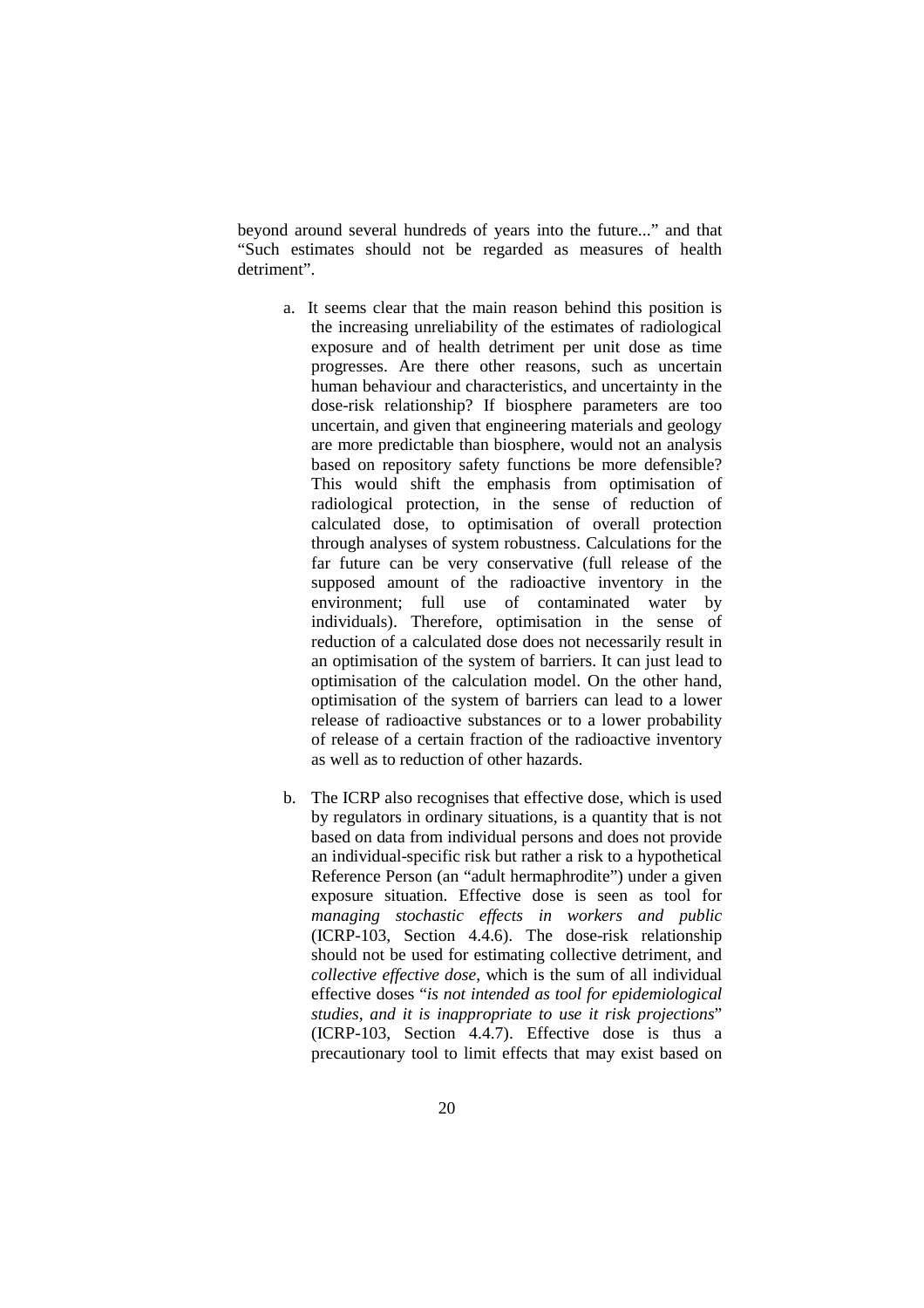the LNT hypothesis. The link to actual health detriment seems tenuous in all situations and more so for geological disposal.

- There are different national interpretations of the meaning/ interpretation of optimisation in the framework of stepwise development of a repository These are not entirely inconsistent with different emphases being placed on the extent to which optimisation is concerned with protection from radiological exposures in the long term and its wider application to other aspects such as environmental protection, safety at large, protection from exposures during operation as well as other operational requirements.
- Optimisation of a geological repository will involve a judgmental process informed by quantitative aspects such as the assessment of dose estimates and costs. There may also be a need to balance other performance indicators and requirements against those associated with radiation protection in the long term.
- The goal of constrained optimisation in ICRP-81 is to ensure that "reasonable measures have been taken to reduce future doses". The term "reasonable" indicates that judgement is being made in a decision and the question arises of whether we may consider that a decision is reasonable when all concerned parties have agreed on the process to taking that decision.
- Optimisation of radiological protection, in the sense of ALARA, is a well defined concept during the phase of active management and control of a facility. Thus it should certainly play a role during the operational phase of the repository. At that time the doses are real doses to real people. A difficulty may arise if, in order to reduce actual exposures to workers and public during the operational phase, one may have to increase the potential dose to future individuals, or *viceversa*. Decisions on risk transfer are likely to be required now that repositories are to be built<sup>4</sup> and balancing actual present day risks against future, potential risks might not be straightforward. The issue of risk transfers could be part of the decision-making process that will eventually result in an "optimal" design. The ICRP provides some

 $\overline{a}$ 

<sup>4.</sup> One relevant area, to this effect, may be that of retrievability. Will provisions for retrievability help for the optimisation of radiological protection? On which timescales or for which time periods?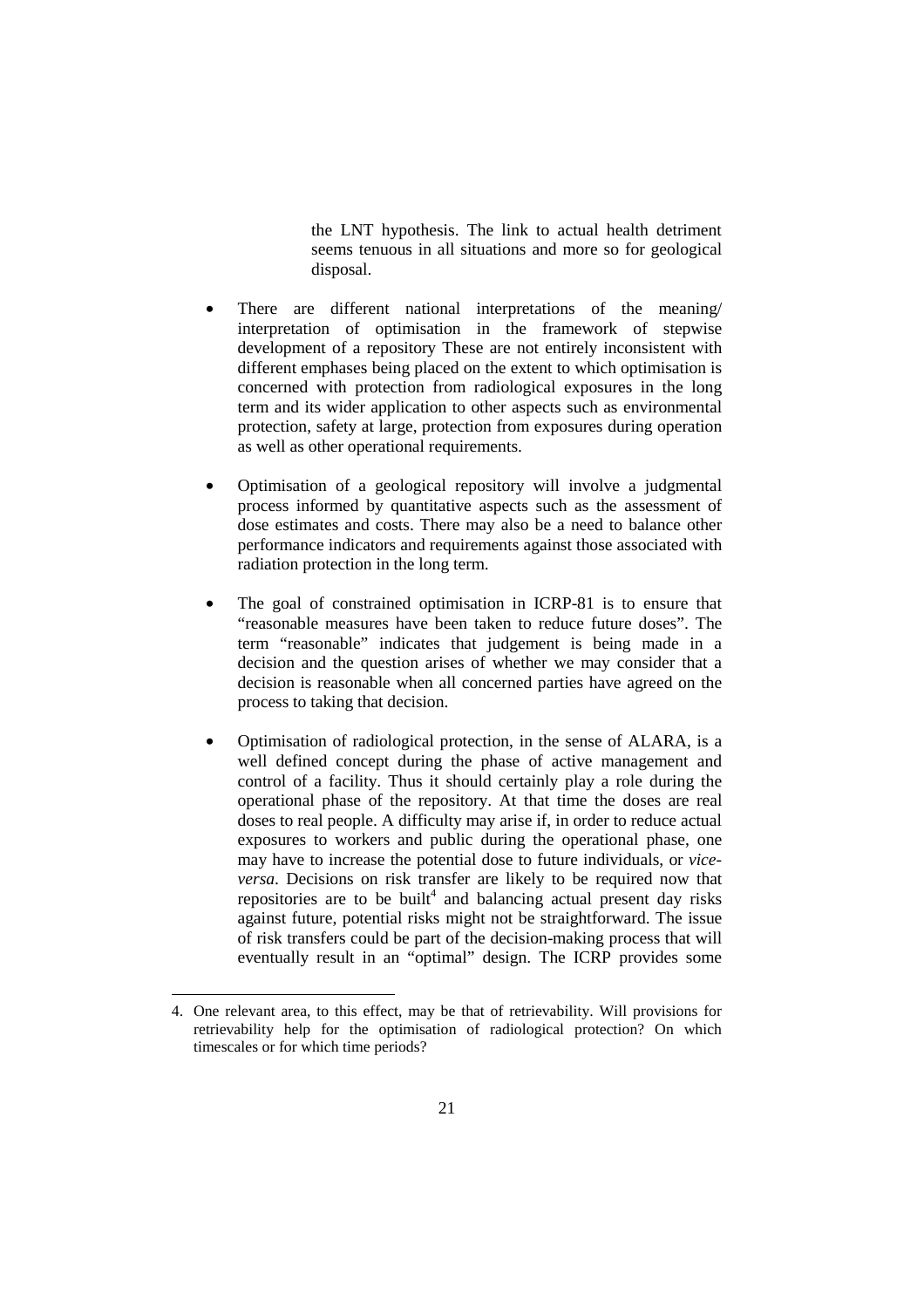guidance regarding the balancing of risk transfers: in ICRP-103 (Par. 222) it indicates that, for decision-making purposes, lower weight may be given, to very low doses and to doses to be received potentially in the distant future. It is worth noticing, however, that ICRP-101 (Par. 56) evokes the possibility that doses potentially to be received in the distant future may also be given a higher weight. The same paragraph ends by re-iterating an important position taken by the ICRP both ICRP-81 and ICRP-103. Namely, that "The Commission feels that our current state of knowledge and our ability to predict populations and exposure pathways can appropriately contribute to decision-making for exposures to occur over a time period covering a few generations. Beyond such time frames, the Commission recommends that predicted doses should not play a major part in decision-making."

- Conditions for achieving optimisation are given in IAEA safety requirements. In particular, long-term implications are emphasised for the choice of the best option. However some requirements may need to be detailed further. It is important to identify among the long-term implications of various design options which are those to be considered (estimated doses or risks, impact on the environment, performance of barriers, reduction of uncertainties...). Implications in the long term are not the only criteria. They should be balanced with implications in the short or medium term (protection during the operational phase, retrievability, cost, social factors). This may be considered as system optimisation. Criteria for progress along the successive steps of the program should be identified and end points for optimisation defined. Given that the safety of a repository rests ultimately on where and how it was built, safety is basically a reflection of our best effort before closure of the repository. If this view is valid, should then optimisation of radiological protection not be seen as a part of our best effort to implement a safe repository? In other words, a concept such as BAT – properly defined, taking into account the stepwise decision making process and the feedback from recurrent evaluations of radiological exposures and other indicators, not only of performance – might be developed as the reference concept for the "system optimisation" considering all time frames including pre-closure and long term.
- There is a need for further consideration of whether the term or concept of "optimisation of radiological protection" is needed as a separate, leading concept for the post-closure phase of geological disposal. The present study suggests there are good reasons for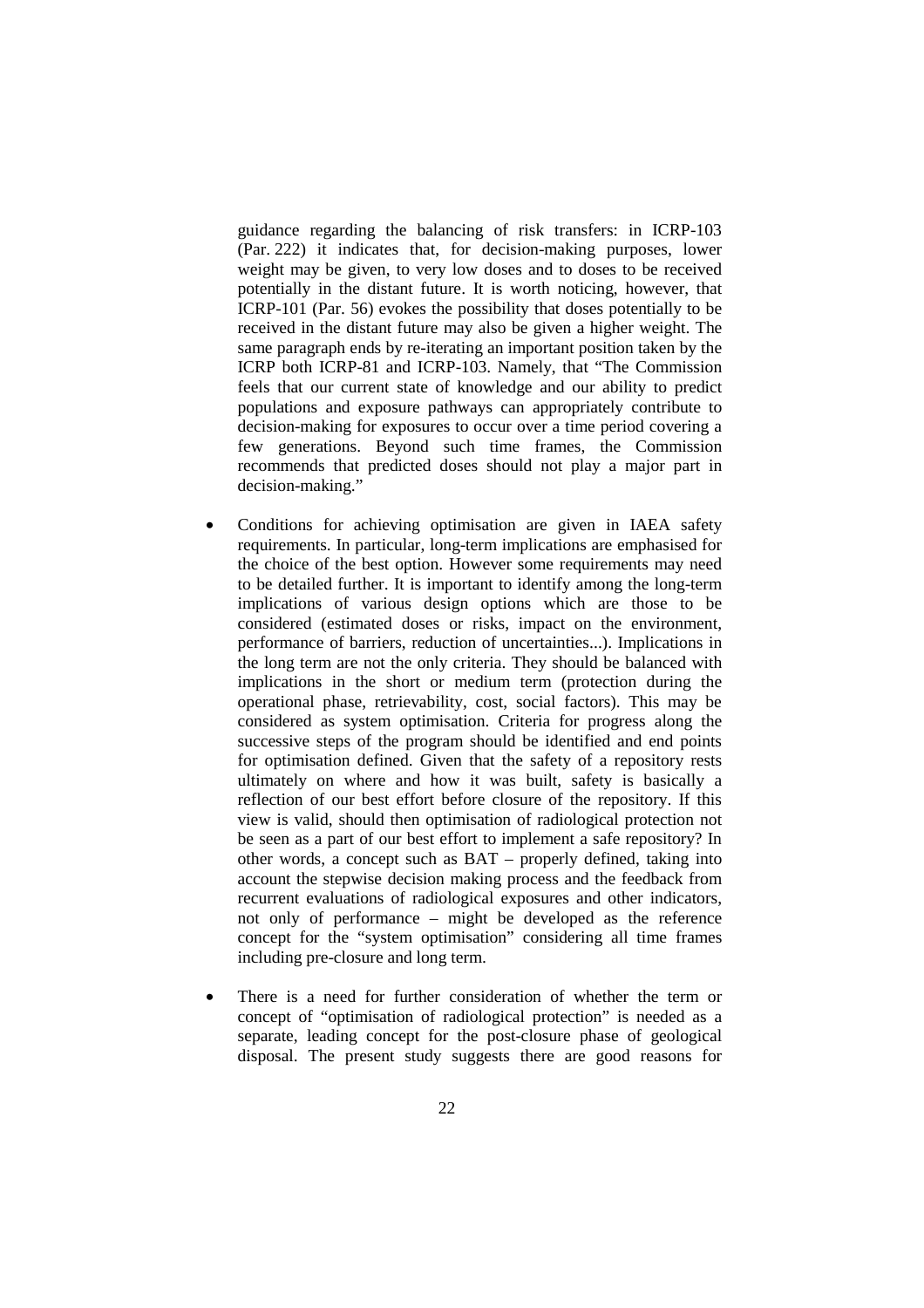incorporating this concept in the broader concept of, for example, BAT or application of *best practice*; these include:

- a. Emphasis on radiological exposures may mask risks from non-radiological causes. For example, the chemical toxicity of the wastes may at some point be as significant as the radiological toxicity, and the dangers of both types will be comparable with one another.
- b. Dose and risk are accepted as the yardsticks for optimisation of protection against radiological exposures. Placing an emphasis on optimisation of radiological protection over long timescales can mean an emphasis on estimation of doses or risks, which might give a false impression that actual detriments to people's health are being estimated. This raises the wider issue of how dose or risk should be used as the only or the reference indicators in regulation for long-term geological disposal safety. Radiological criteria are being viewed generally in a flexible way as broad indicators of long-term performance of a repository but there remains an issue that use of dose and risk can raise a false expectation of that safety assessments evaluate actual health detriment.
- c. Focus on optimisation analyses of radiological protection can relegate to second rank analyses that utilise indicators other than dose or risk and that are meant to assess the robustness of the system. These analyses are typically those that would underscore a statement of application of best available technique or *best practice*. Yet, it would seem from the literature that these often are the preferred analyses for arguing long-term safety.
- d. The way the term "optimisation" is used in radiation protection is not standard usage in the scientific literature and may cause confusion. In the ICRP general use of the term, the constraint is used as a "pass/no-pass" level above which a situation is not acceptable and below which one still needs to optimise. In the scientific literature, optimisation is about meeting the constraint.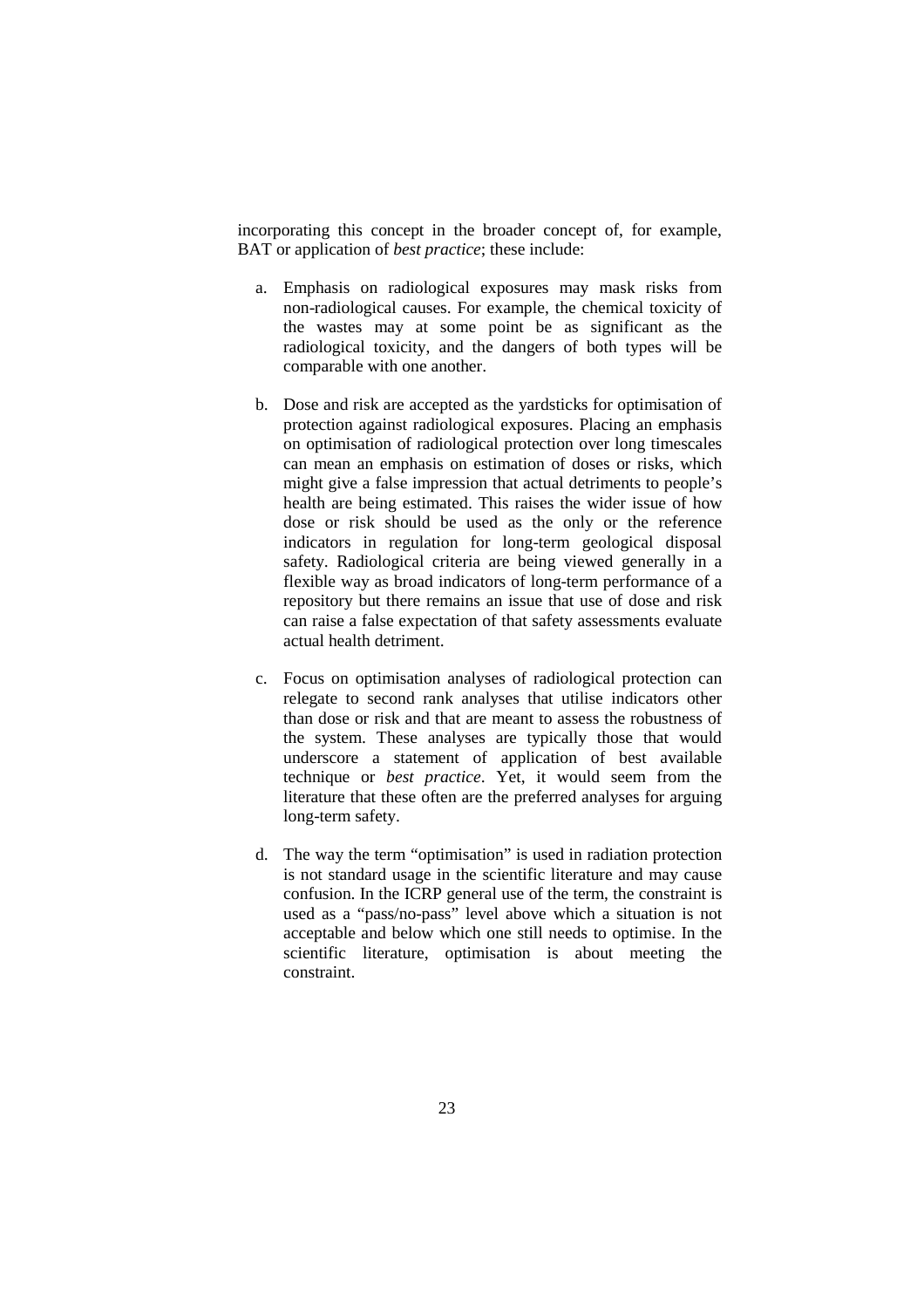Additional questions that need to be addressed when considering optimisation of a geological disposal facility include:

- Is the concept of constrained radiological optimisation clearly distinguishable from that of BAT or of *best practice*? Or is one to be subsumed in the other? Is BAT the same as analysis of repository system robustness?
- Should practical measures to introduce retrievability be judged to be part of an overall optimisation of the repository concept? Can they be constructed to be BAT in some sense?
- To what extent should optimisation be linked to timescales? Technical provisions for optimising a system may well be different if optimisation was required over, say 10 000 or 1 000 000 years.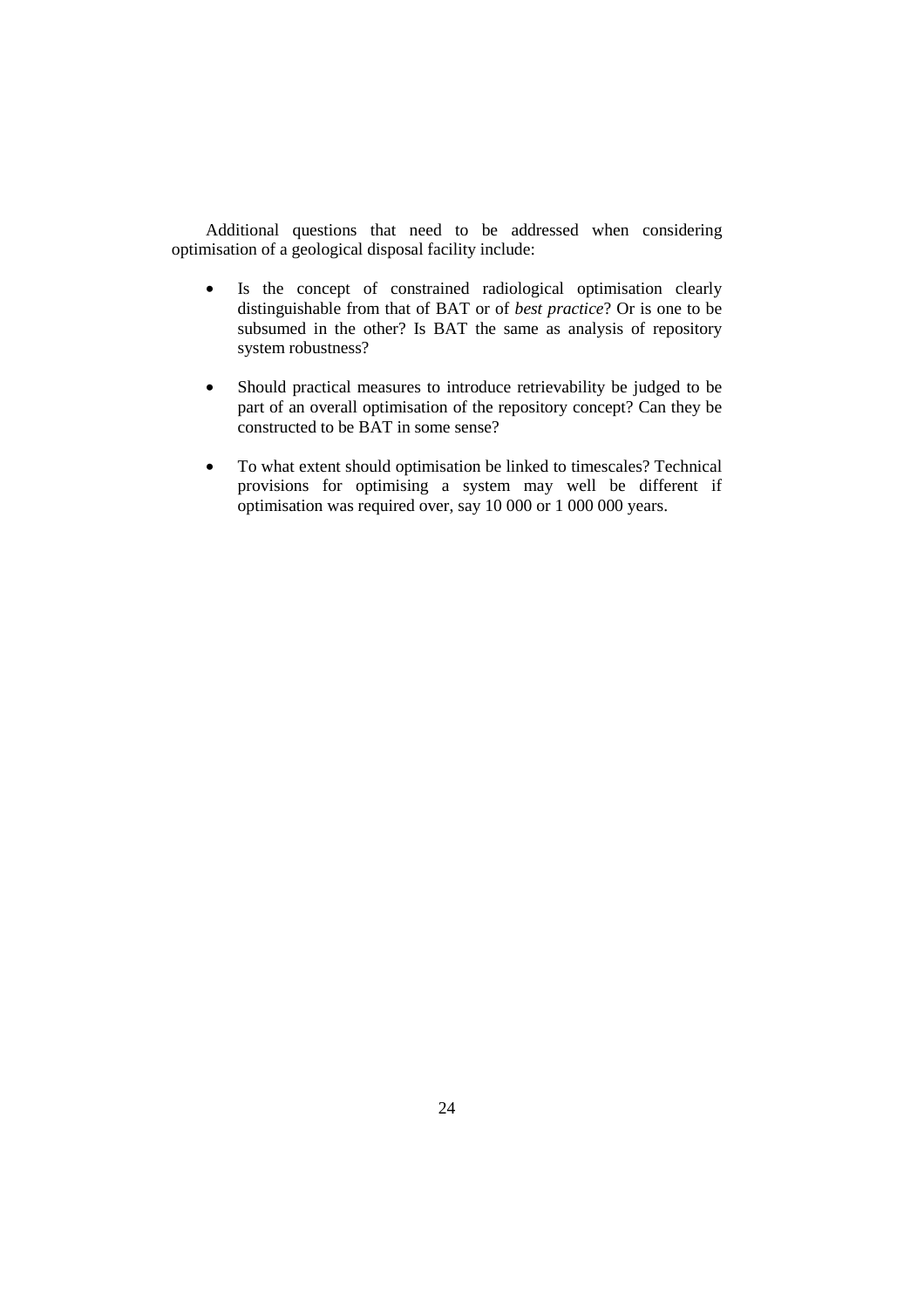# **4. CONCLUSIONS**

Geological disposal is a very special radiological situation in that, for the long term, we are missing both the element of control and what could be indicators of actual health detriment associated with potential radiological exposures. The position of the ICRP specifically on the use and meaning of dose and risk may be summarized as follows: (a) within a few hundred years from final closure, when dose and risk can be forecast with high reliability, they should be seen as a measure of health detriment; (b) when the forecasts become less reliable dose and risk can still be estimated. However, they should not be construed necessarily as measures of health detriment but increasingly as indicators of performance; (c) for times when forecasts of radiological exposures are largely unreliable the concept of BAT may be invoked. Geological disposal has also additional peculiarity when it comes to the application of the concept of optimisation. The ICRP general approach for optimisation of radiological protection suggests that a dose or risk constraint should be considered as a boundary line for accepting or not an option under consideration. If the option is below the boundary line, optimisation is still required, resulting generally in solutions that are well within the boundary, although, in theory, the solution could be very close to the boundary line. For geological disposal, the ICRP-81 suggests instead, that, for regulatory acceptance, having simply met the boundary constraint, and having shown good application of "best practice", no further optimisation may be needed.

Possibly because of the peculiar situation that geological disposal represents, there are significant differences in the way national programmes approach the questions of the long term and of optimisation. There is sufficient breadth and flexibility in the international guidance to accommodate much of this variation. It is, however, open to question whether there should be greater consistency between different national programmes.

The variety of approaches to optimisation, differences in interpretation of the terms used, and variations in the ultimate objectives of optimisation make for a very varied and potentially confusing backdrop for formulating clear and deliverable regulation, especially concerning long-term repository performance. In this context, the study observes that: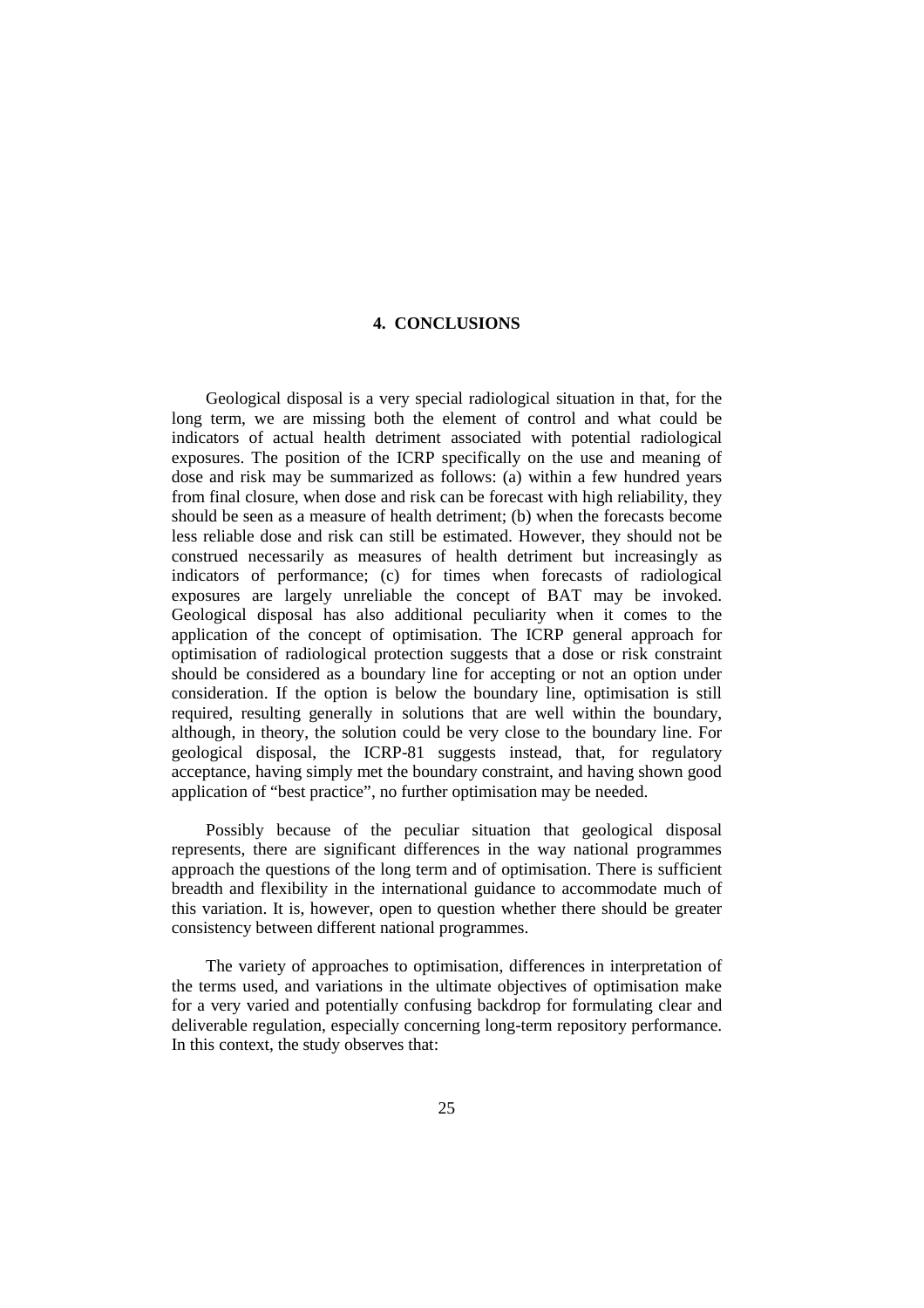- Radiological protection has a different meaning in the pre-closure phase and in the post-closure phase of a repository. In the latter phase, the elements of feedback from operation, control of protection, and increasing uncertainty over long timescales in assessments of exposures and their effects raises a fundamental issue of whether even the same term should be used to indicate protection before and after closure. A clear distinction should be made between optimisation of radiological protection in the actively managed facility and in the far future – there is a tendency to mix the two periods when arguing optimisation. However, when arguing for selecting design options, an optimisation approach that references both periods may have to be adopted keeping in mind that the final objective is to optimise overall protection.
- A distinction needs to be drawn between optimisation of radiological protection, optimisation of overall protection, in the sense of protection of man and environment from all types of hazards, and system optimisation, in the sense of protecting man and the environment from all types of hazards and taking account social and economic constraints. The national and international guidance seem to be evolving in favour of system optimisation, although this is not always stated clearly. The ICRP makes an important step in that direction in its latest recommendations (ICRP-103), where it recognises that, in any optimisation process, the option that is finally retained is not necessarily the one associated with the lowest dose.
- The difficulty of applying the concept of optimisation of radiological protection in the post-closure phase of a repository is further captured by the observation, of the ICRP-81 that "there are no formal techniques for dealing with potential exposures from disposal situations". This statement is still applicable today. This difficulty is further highlighted by the observation of the ICRP-101 according to which "...our current state of knowledge and our ability to predict populations and exposure pathways can appropriately contribute to decision-making for exposures to occur over a time period covering a few generations. Beyond such time frames, the Commission recommends that predicted doses should not play a major part in decision-making."
- One could recognise in the recent literature an emerging view that optimisation, in any practice, ought to be more about procedures than outcome when it comes to regulatory attention. A strong support to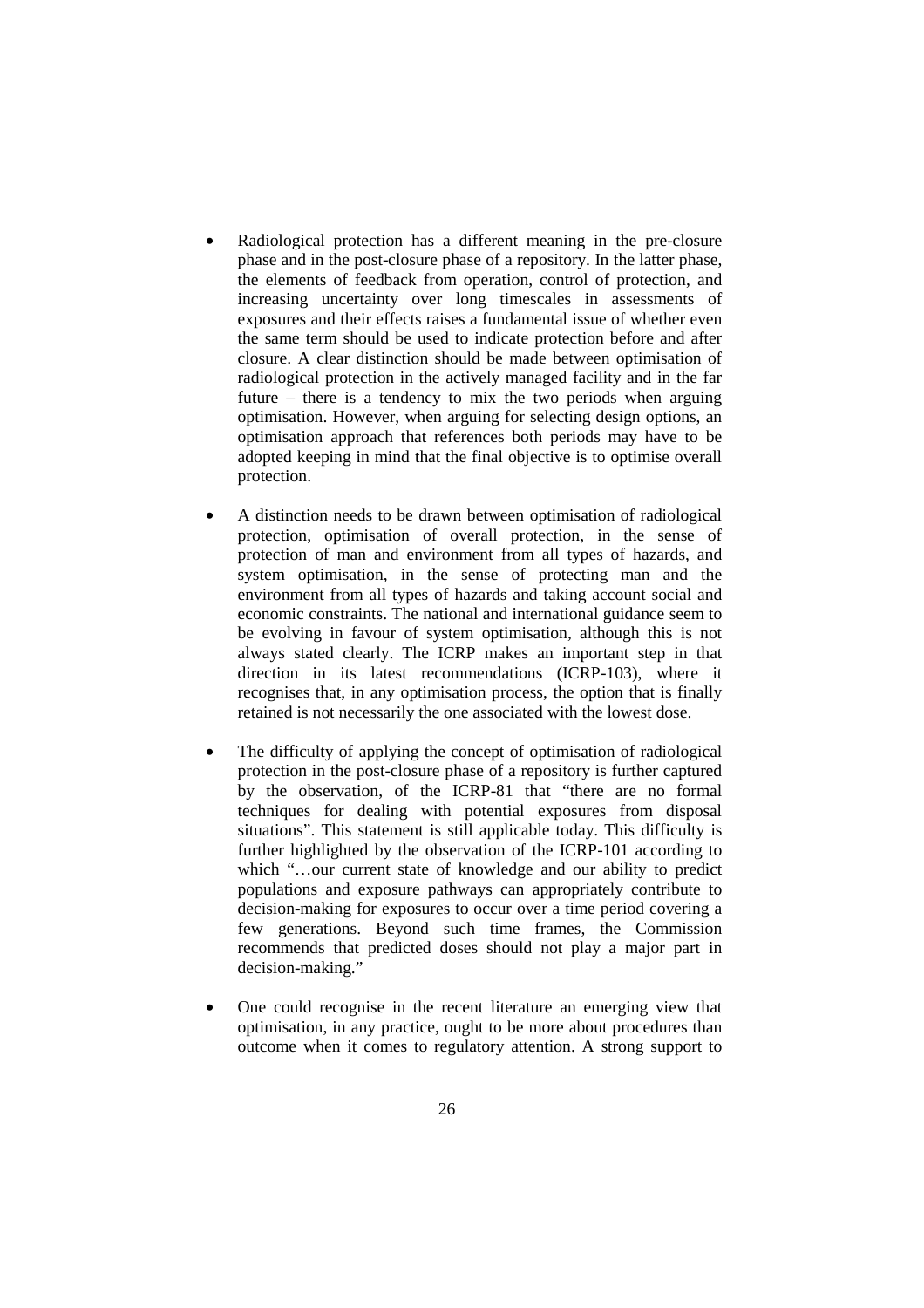this approach is provided by the recent ICRP-103, which states that "All aspects of optimisation cannot be codified; rather, there should be a commitment by all parties to the optimisation process. Where optimisation becomes a matter for the regulatory authority, the focus should not be on specific outcomes for a particular situation, but rather on processes, procedures, and judgements. An open dialogue should be established between the authority and the operating management, and the success of the optimisation process will depend strongly on the quality of this dialogue*.*"

• One way to reach system optimisation for geological disposal facilities might be to consider that the normal process of stepwise development of a repository from a conceptual basis to its implementation – whereby designs are subject to analysis, are discussed within the implementing organisation and between the latter and its reviewers, including regulators, and evolve with time – is by itself a sufficient process of optimisation. Other factors than radiological protection will be typically taken into account during a stepwise decision-making process. For instance, factors dealing with the quality of the design and its conception, such as predictability, demonstrability, feasibility of construction, flexibility of operation, maintenance and retrievability. Factors of more societal nature will include availability of transport routes, public acceptance and cost.

Overall, the present study shows that significant progress has been made in defining the concept of optimisation for geological disposal facilities but there exists scope to clarify concepts, facts and possibilities and to ensure that regulatory guidance is precise and can be implemented. The intention of this document is to stimulate discussion of optimisation and promote shared understanding on how optimisation concepts or related requirements may be interpreted and how requirements may be formulated in regulation in a manner that is transparent, understandable and deliverable during the many-decadeslong stepwise decision-making process that accompanies the development of any deep disposal project.